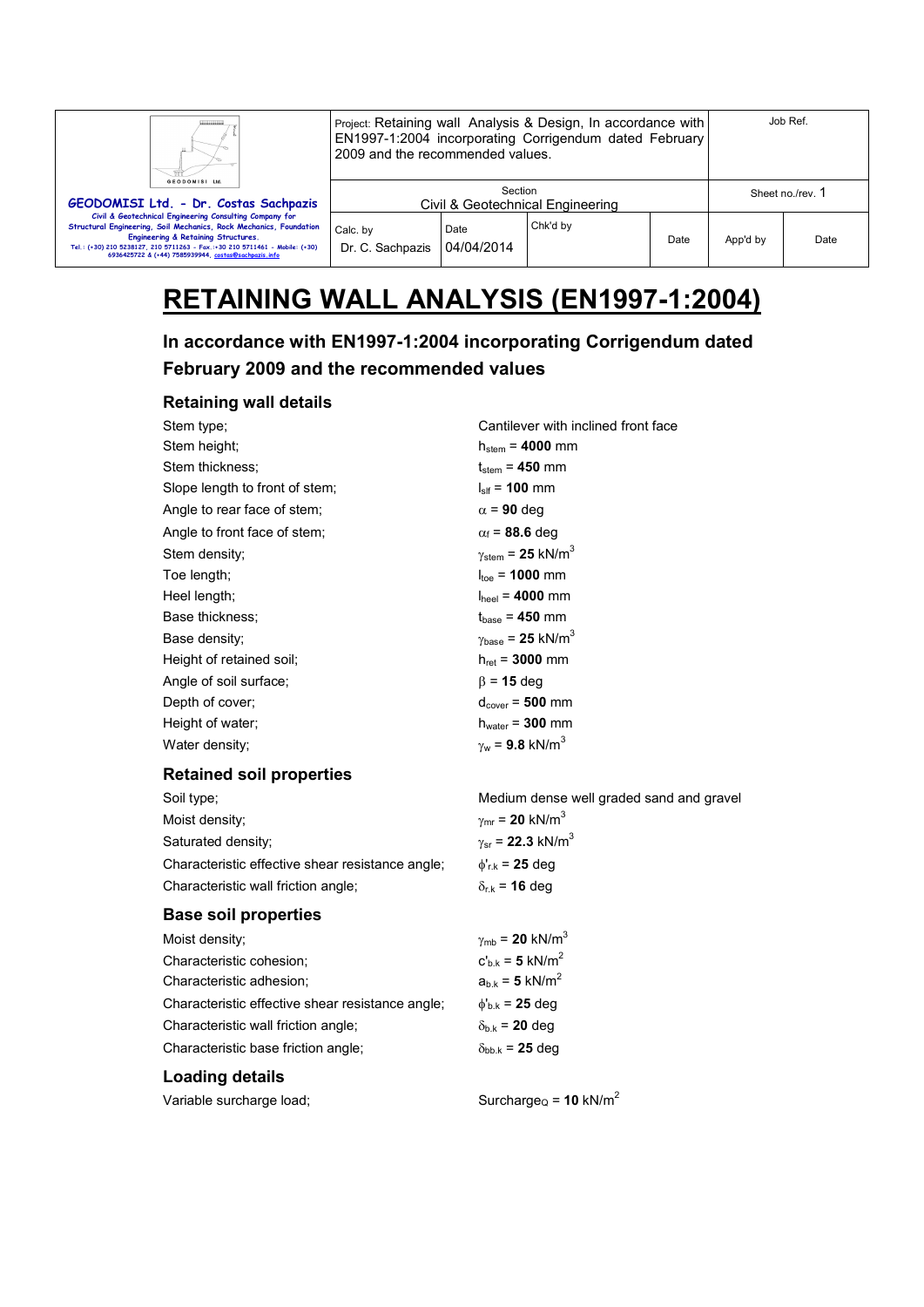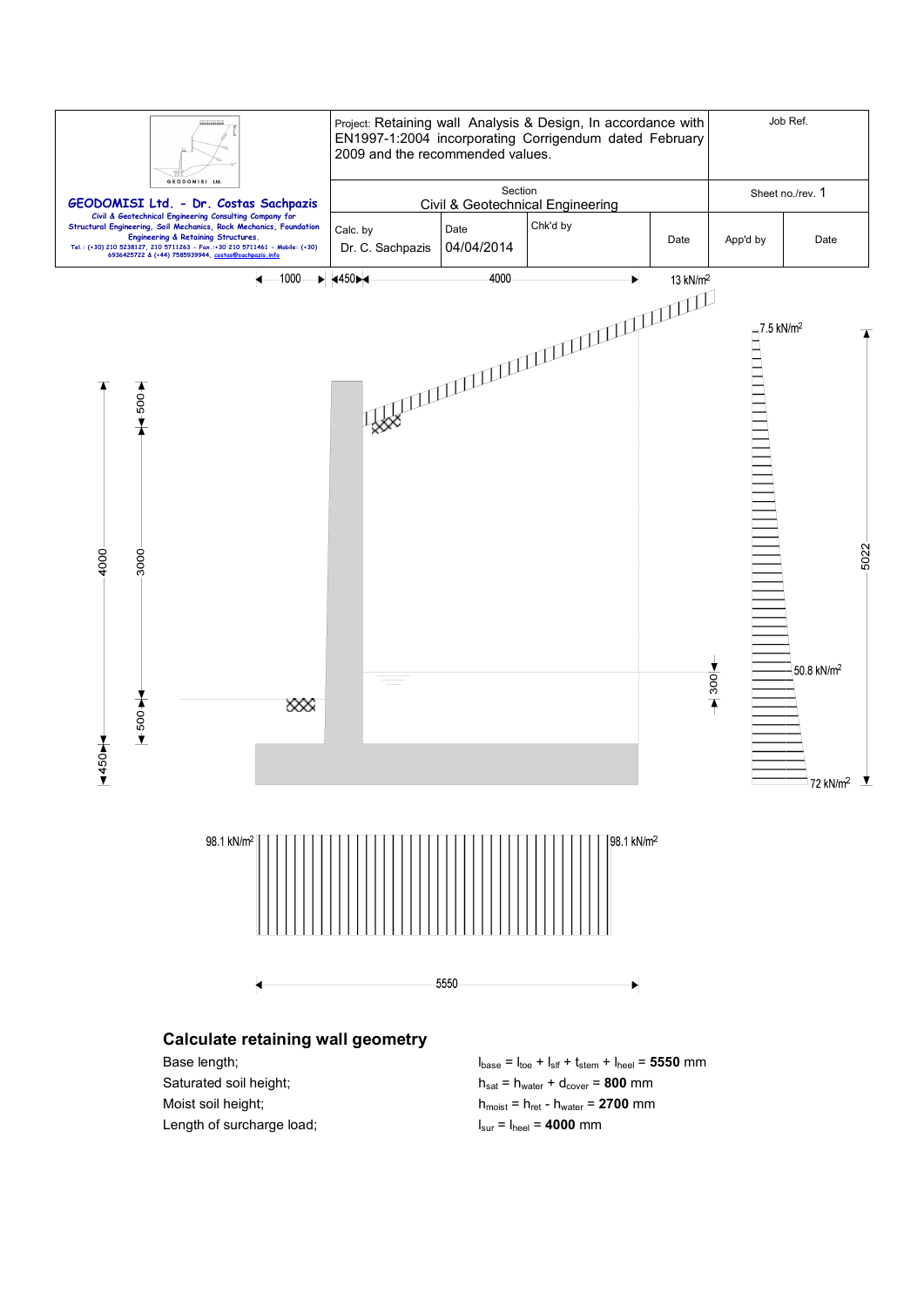|                                                                                                                                                                            | Project: Retaining wall Analysis & Design, In accordance with<br>EN1997-1:2004 incorporating Corrigendum dated February<br>2009 and the recommended values. |                                                                                                                                                                                                                                                                                                                                                                           |                                                                                                                                                             |                  |          | Job Ref. |  |
|----------------------------------------------------------------------------------------------------------------------------------------------------------------------------|-------------------------------------------------------------------------------------------------------------------------------------------------------------|---------------------------------------------------------------------------------------------------------------------------------------------------------------------------------------------------------------------------------------------------------------------------------------------------------------------------------------------------------------------------|-------------------------------------------------------------------------------------------------------------------------------------------------------------|------------------|----------|----------|--|
| GEODOMISI Ltd.<br>GEODOMISI Ltd. - Dr. Costas Sachpazis                                                                                                                    | Section<br>Civil & Geotechnical Engineering                                                                                                                 |                                                                                                                                                                                                                                                                                                                                                                           |                                                                                                                                                             | Sheet no./rev. 1 |          |          |  |
| Civil & Geotechnical Engineering Consulting Company for<br>Structural Engineering, Soil Mechanics, Rock Mechanics, Foundation                                              | Calc. by                                                                                                                                                    | Date                                                                                                                                                                                                                                                                                                                                                                      | Chk'd by                                                                                                                                                    |                  |          |          |  |
| Engineering & Retaining Structures.<br>Tel.: (+30) 210 5238127, 210 5711263 - Fax.:+30 210 5711461 - Mobile: (+30)<br>6936425722 & (+44) 7585939944, costas@sachpazis.info | Dr. C. Sachpazis                                                                                                                                            | 04/04/2014                                                                                                                                                                                                                                                                                                                                                                |                                                                                                                                                             | Date             | App'd by | Date     |  |
| - Distance to vertical component;                                                                                                                                          |                                                                                                                                                             | $x_{\text{sur v}} = I_{\text{base}} - I_{\text{heel}} / 2 = 3550$ mm                                                                                                                                                                                                                                                                                                      |                                                                                                                                                             |                  |          |          |  |
| Effective height of wall;                                                                                                                                                  |                                                                                                                                                             | $h_{\text{eff}} = h_{\text{base}} + d_{\text{cover}} + h_{\text{ret}} + I_{\text{sur}} \times \tan(\beta) = 5022$ mm                                                                                                                                                                                                                                                      |                                                                                                                                                             |                  |          |          |  |
| - Distance to horizontal component;                                                                                                                                        |                                                                                                                                                             |                                                                                                                                                                                                                                                                                                                                                                           | $x_{\text{sur h}} = h_{\text{eff}} / 2 = 2511 \text{ mm}$                                                                                                   |                  |          |          |  |
| Area of wall stem;                                                                                                                                                         |                                                                                                                                                             |                                                                                                                                                                                                                                                                                                                                                                           | $A_{stem} = h_{stem} \times (t_{stem} + I_{slf} / 2) = 2 m2$                                                                                                |                  |          |          |  |
| - Distance to vertical component;                                                                                                                                          |                                                                                                                                                             |                                                                                                                                                                                                                                                                                                                                                                           | $x_{stem} = (h_{stem} \times t_{stem} \times (I_{toe} + I_{sf} + t_{stem} / 2) + h_{stem} \times I_{sf}$                                                    |                  |          |          |  |
|                                                                                                                                                                            |                                                                                                                                                             |                                                                                                                                                                                                                                                                                                                                                                           | $/ 2 \times (I_{\text{toe}} + 2 \times I_{\text{slf}} / 3)) / A_{\text{stem}} = 1299$ mm                                                                    |                  |          |          |  |
| Area of wall base;                                                                                                                                                         |                                                                                                                                                             |                                                                                                                                                                                                                                                                                                                                                                           | $A_{base} = I_{base} \times I_{base} = 2.498$ m <sup>2</sup>                                                                                                |                  |          |          |  |
| - Distance to vertical component;                                                                                                                                          |                                                                                                                                                             |                                                                                                                                                                                                                                                                                                                                                                           | $x_{base} = I_{base} / 2 = 2775$ mm                                                                                                                         |                  |          |          |  |
| Area of saturated soil;                                                                                                                                                    |                                                                                                                                                             |                                                                                                                                                                                                                                                                                                                                                                           | $A_{\text{sat}} = h_{\text{sat}} \times I_{\text{heel}} = 3.2 \text{ m}^2$                                                                                  |                  |          |          |  |
| - Distance to vertical component;                                                                                                                                          |                                                                                                                                                             |                                                                                                                                                                                                                                                                                                                                                                           | $x_{\text{sat v}} = I_{\text{base}} - (h_{\text{sat x}} I_{\text{heel}}^2 / 2) / A_{\text{sat}} = 3550$ mm                                                  |                  |          |          |  |
| - Distance to horizontal component;                                                                                                                                        |                                                                                                                                                             | $X_{\text{sat h}} = (h_{\text{sat}} + h_{\text{base}})/3 = 417$ mm                                                                                                                                                                                                                                                                                                        |                                                                                                                                                             |                  |          |          |  |
| Area of water:                                                                                                                                                             |                                                                                                                                                             |                                                                                                                                                                                                                                                                                                                                                                           | A <sub>water</sub> = $h_{\text{sat}} \times h_{\text{hel}}$ = 3.2 m <sup>2</sup>                                                                            |                  |          |          |  |
| - Distance to vertical component;                                                                                                                                          |                                                                                                                                                             | $x_{water v} = I_{base} - (h_{sat} \times I_{heel}^2 / 2) / A_{sat} = 3550$ mm                                                                                                                                                                                                                                                                                            |                                                                                                                                                             |                  |          |          |  |
| - Distance to horizontal component;                                                                                                                                        |                                                                                                                                                             | $x_{water h} = (h_{sat} + h_{base}) / 3 = 417$ mm                                                                                                                                                                                                                                                                                                                         |                                                                                                                                                             |                  |          |          |  |
| Area of moist soil:                                                                                                                                                        |                                                                                                                                                             | $A_{\text{moist}} = h_{\text{moist}} \times I_{\text{heel}} + \tan(\beta) \times I_{\text{heel}}^2 / 2 = 12.944 \text{ m}^2$                                                                                                                                                                                                                                              |                                                                                                                                                             |                  |          |          |  |
| - Distance to vertical component;                                                                                                                                          |                                                                                                                                                             | $x_{\text{moist\_v}} = I_{\text{base}} - (h_{\text{moist}} \times I_{\text{heel}}^2 / 2 + \tan(\beta) \times I_{\text{heel}}^3 / 6)$<br>$A_{\text{moist}} = 3660$ mm                                                                                                                                                                                                      |                                                                                                                                                             |                  |          |          |  |
| - Distance to horizontal component;                                                                                                                                        |                                                                                                                                                             | $x_{\text{moist h}} = ((h_{\text{eff}} - h_{\text{sat}} - h_{\text{base}}) \times (t_{\text{base}} + h_{\text{sat}} + (h_{\text{eff}} - h_{\text{sat}}))$<br>- h <sub>base</sub> ) / 3) / 2 + (h <sub>sat</sub> + t <sub>base</sub> ) <sup>2</sup> /2) / (h <sub>sat</sub> + t <sub>base</sub> + (h <sub>eff</sub> -<br>$h_{\text{sat}} - h_{\text{base}}$ / 2) = 1757 mm |                                                                                                                                                             |                  |          |          |  |
| Area of base soil;                                                                                                                                                         |                                                                                                                                                             | $A_{pass} = d_{cover} \times (I_{toe} + I_{sf} \times d_{cover} / (2 \times I_{stem})) = 0.503$<br>m <sup>2</sup>                                                                                                                                                                                                                                                         |                                                                                                                                                             |                  |          |          |  |
| - Distance to vertical component;                                                                                                                                          |                                                                                                                                                             |                                                                                                                                                                                                                                                                                                                                                                           | $x_{\text{pass\_v}} = I_{\text{base}} - (d_{\text{cover}} \times I_{\text{toe}} \times (I_{\text{base}} - I_{\text{toe}} / 2) + I_{\text{slf}} \times$      |                  |          |          |  |
|                                                                                                                                                                            |                                                                                                                                                             |                                                                                                                                                                                                                                                                                                                                                                           | $d_{cover}^2$ / (2 $\times$ h <sub>stem</sub> ) $\times$ (l <sub>base</sub> - l <sub>toe</sub> - l <sub>slf</sub> $\times$ d <sub>cover</sub> / (3 $\times$ |                  |          |          |  |
|                                                                                                                                                                            |                                                                                                                                                             | $h_{stem}$ ))) / $A_{pass} = 503$ mm                                                                                                                                                                                                                                                                                                                                      |                                                                                                                                                             |                  |          |          |  |
| - Distance to horizontal component;                                                                                                                                        |                                                                                                                                                             | $x_{pass_h} = (d_{cover} + h_{base}) / 3 = 317$ mm                                                                                                                                                                                                                                                                                                                        |                                                                                                                                                             |                  |          |          |  |
| Area of excavated base soil;                                                                                                                                               |                                                                                                                                                             | $A_{\text{exc}}$ = h <sub>pass</sub> $\times$ ( $I_{\text{toe}}$ + $I_{\text{slf}}$ $\times$ h <sub>pass</sub> / (2 $\times$ h <sub>stem</sub> )) = <b>0.503</b><br>m <sup>2</sup>                                                                                                                                                                                        |                                                                                                                                                             |                  |          |          |  |
| - Distance to vertical component;                                                                                                                                          |                                                                                                                                                             | $x_{\text{exc}_v} = I_{\text{base}} - (h_{\text{pass}} \times I_{\text{toe}} \times (I_{\text{base}} - I_{\text{toe}} / 2) + I_{\text{sf}} \times$                                                                                                                                                                                                                        |                                                                                                                                                             |                  |          |          |  |
|                                                                                                                                                                            |                                                                                                                                                             | $h_{\text{pass}}^2$ / (2 $\times$ h <sub>stem</sub> ) $\times$ ( $l_{\text{base}}$ - $l_{\text{toe}}$ - $l_{\text{sff}}$ $\times$ $h_{\text{pass}}$ / (3 $\times$                                                                                                                                                                                                         |                                                                                                                                                             |                  |          |          |  |
|                                                                                                                                                                            |                                                                                                                                                             | $h_{stem}$ ))) / $A_{exc}$ = 503 mm                                                                                                                                                                                                                                                                                                                                       |                                                                                                                                                             |                  |          |          |  |
| - Distance to horizontal component;                                                                                                                                        | $x_{\text{exc h}} = (h_{\text{pass}} + h_{\text{base}})/3 = 317$ mm                                                                                         |                                                                                                                                                                                                                                                                                                                                                                           |                                                                                                                                                             |                  |          |          |  |
| Partial factors on actions - Table A.3 - Combination 1                                                                                                                     |                                                                                                                                                             |                                                                                                                                                                                                                                                                                                                                                                           |                                                                                                                                                             |                  |          |          |  |
| Permanent unfavourable action;                                                                                                                                             |                                                                                                                                                             | $\gamma_{\rm G}$ = 1.35                                                                                                                                                                                                                                                                                                                                                   |                                                                                                                                                             |                  |          |          |  |
| Permanent favourable action;                                                                                                                                               |                                                                                                                                                             | $\gamma_{\text{Gf}} = 1.00$                                                                                                                                                                                                                                                                                                                                               |                                                                                                                                                             |                  |          |          |  |
| Variable unfavourable action;                                                                                                                                              |                                                                                                                                                             | $\gamma_{\rm Q}$ = 1.50                                                                                                                                                                                                                                                                                                                                                   |                                                                                                                                                             |                  |          |          |  |
| Variable favourable action;                                                                                                                                                |                                                                                                                                                             | $\gamma_{Qf} = 0.00$                                                                                                                                                                                                                                                                                                                                                      |                                                                                                                                                             |                  |          |          |  |
| Partial factors for soil parameters - Table A.4 - Combination 1                                                                                                            |                                                                                                                                                             |                                                                                                                                                                                                                                                                                                                                                                           |                                                                                                                                                             |                  |          |          |  |
| Angle of shearing resistance;                                                                                                                                              |                                                                                                                                                             | $\gamma_{\phi} = 1.00$                                                                                                                                                                                                                                                                                                                                                    |                                                                                                                                                             |                  |          |          |  |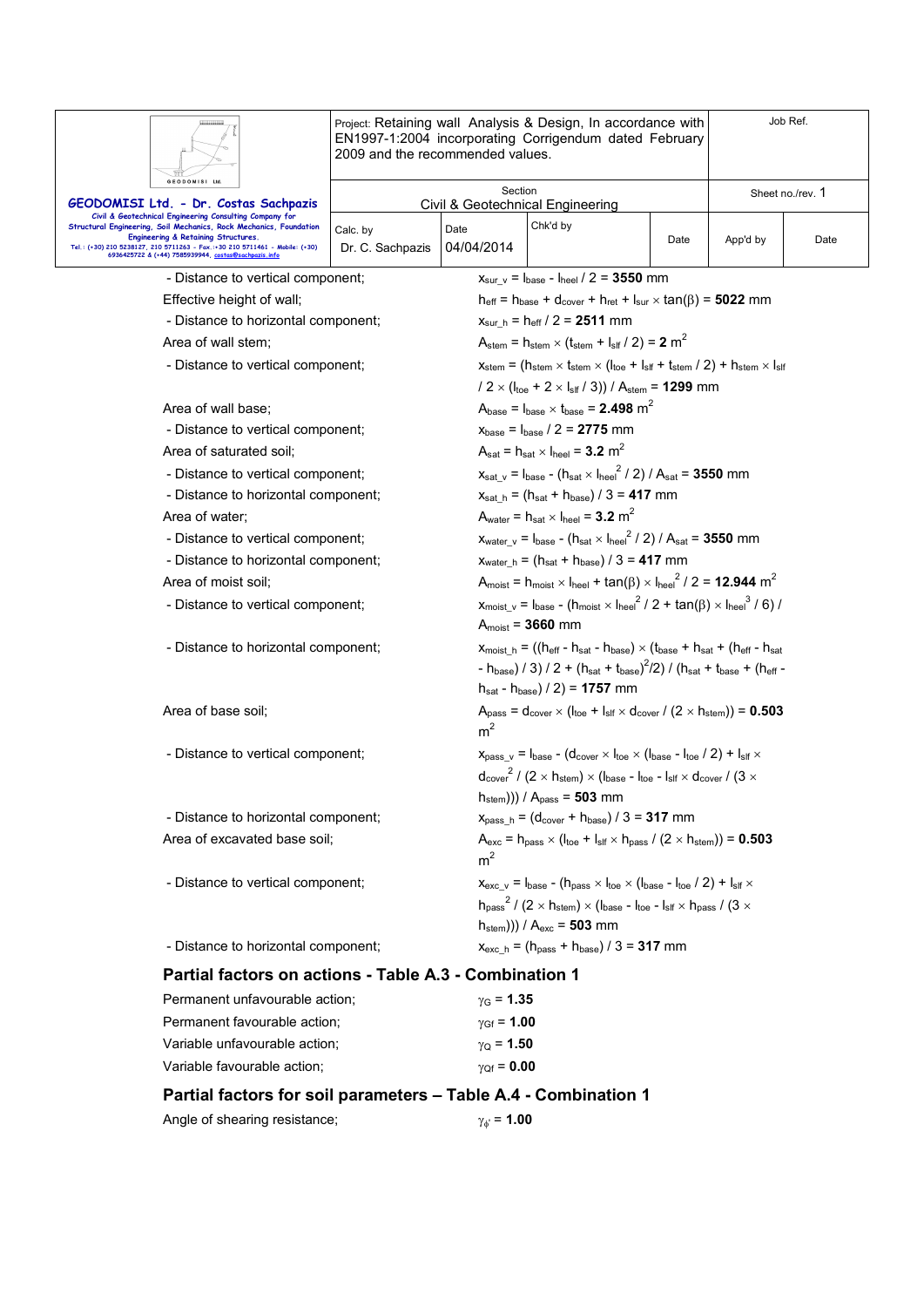| GEODOMISI Ltd. |  |
|----------------|--|

Project: Retaining wall Analysis & Design, In accordance with EN1997-1:2004 incorporating Corrigendum dated February 2009 and the recommended values.

| GEODOMISI Ltd.                                                                                                                                                                                                                                                                                              |                              | Section            |                                  |      |          | Sheet no./rev. 1 |
|-------------------------------------------------------------------------------------------------------------------------------------------------------------------------------------------------------------------------------------------------------------------------------------------------------------|------------------------------|--------------------|----------------------------------|------|----------|------------------|
| GEODOMISI Ltd. - Dr. Costas Sachpazis                                                                                                                                                                                                                                                                       |                              |                    | Civil & Geotechnical Engineering |      |          |                  |
| Civil & Geotechnical Engineering Consulting Company for<br>Structural Engineering, Soil Mechanics, Rock Mechanics, Foundation<br>Engineering & Retaining Structures.<br>Tel.: (+30) 210 5238127, 210 5711263 - Fax.:+30 210 5711461 - Mobile: (+30)<br>6936425722 & (+44) 7585939944, costas@sachpazis.info | Calc, by<br>Dr. C. Sachpazis | Date<br>04/04/2014 | Chk'd by                         | Date | App'd by | Date             |

Job Ref.

Effective cohesion;  $\gamma_{c'} = 1.00$ 

Weight density;

 $\gamma_{\nu} = 1.00$ 

#### **Retained soil properties**

| Design effective shear resistance angle; |  |
|------------------------------------------|--|
| Design wall friction angle;              |  |

#### **Base soil properties**

Design effective shear resistance angle;  $\phi'_{b,d} = \text{atan}(\tan(\phi'_{b,k}) / \gamma_{\phi}) = 25 \text{ deg}$ Design wall friction angle;  $\delta_{b,d}$  = atan(tan( $\delta_{b,k}$ ) /  $\gamma_{a'}$ ) = **20** deg Design base friction angle;  $\delta_{bb,d} = \text{atan}(\tan(\delta_{bb,k}) / \gamma_{d}) = 25 \text{ deg}$ Design effective cohesion;  $C_{b.d} = C_{b.k} / \gamma_{c'} = 5$  kN/m<sup>2</sup> Design adhesion;  $a_{b,d} = a_{b,k} / \gamma_{c'} = 5 \text{ kN/m}^2$ 

#### **Using Coulomb theory**

Active pressure coefficient;

Passive pressure coefficient:

 $\phi'_{r.d}$  = atan(tan( $\phi'_{r.k}$ ) /  $\gamma_{\phi'}$ ) = 25 deg  $\delta_{r.d}$  = atan(tan( $\delta_{r.k}$ ) /  $\gamma_{\phi}$ ) = **16** deg

 $2^2$  / (sin( $\alpha$ )<sup>2</sup> × sin( $\alpha$  -  $\delta_{\rm r.d}$ ) × [1 +  $\sqrt{\left[\sin(\phi_{r,d}^{\prime} + \delta_{r,d}) \times \sin(\phi_{r,d}^{\prime} - \beta)\right] / (\sin(\alpha - \delta_{r,d}) \times \sin(\alpha + \beta))}$  $(\beta))]$ <sup>2</sup>) = **0.469** <sup>2</sup> /  $\left(\sin(\alpha_f)^2 \times \sin(\alpha_f + \delta_{b.d}) \times [1 - \right)$  $\sqrt{\left[\sin(\phi_{\rm b.d}^{\rm t} + \delta_{\rm b.d}) \times \sin(\phi_{\rm b.d}^{\rm t}) / (\sin(\alpha_{\rm f} + \delta_{\rm b.d}) \times \right]}$  $\sin(\alpha_1)$ ]<sup>2</sup> $) = 4.403$ 

### **Sliding check**

#### **Vertical forces on wall**

### **Horizontal forces on wall**

Wall stem;  $V = \frac{F_{\text{stem}} - \gamma_{\text{Gf}} \times A_{\text{stem}} - \gamma_{\text{stem}}}{F_{\text{stem}} - \gamma_{\text{Stem}} \times \gamma_{\text{stem}}}$ Wall base;  $F_{base} = \gamma_{Gf} \times A_{base} \times \gamma_{base} = 62.4 \text{ kN/m}$ Saturated retained soil; F<sub>sat v</sub> =  $\gamma_{\text{Gf}} \times A_{\text{sat}} \times (\gamma_{\text{sr}} - \gamma_w) = 39.8 \text{ kN/m}$ Water;  $\qquad \qquad$  F<sub>water v</sub> =  $\gamma_{\text{Gf}} \times A_{\text{water}} \times \gamma_w = 31.4 \text{ kN/m}$ Moist retained soil;  $F_{\text{moist } v} = \gamma_{\text{Gf}} \times A_{\text{moist}} \times \gamma_{\text{mr}} = 258.9 \text{ kN/m}$ Base soil;  $F_{\text{exc}} v = \gamma_{\text{Gf}} \times A_{\text{exc}} \times \gamma_{\text{mb}} = 10.1 \text{ kN/m}$ Total; Total;  $F_{total}$   $V = F_{stem} + F_{base} + F_{sat}$   $V + F_{mosit}$   $V + F_{exc}$   $V + F_{exc}$ Fwater\_v = **452.6** kN/m

Surcharge load; Surcharge load; Fsur h =  $K_A \times \cos(\delta_{r,d}) \times \gamma_Q \times$  Surcharge $Q \times h_{eff}$  = **33.9** kN/m Saturated retained soil;  $F_{sat_h} = \gamma_G \times K_A \times \cos(\delta_{r.d}) \times (\gamma_{sr} - \gamma_w) \times (h_{sat} + h_{base})^2$ / 2 = **5.9** kN/m Water;  $\mathsf{F}_{\mathsf{water\_h}} = \gamma_{\mathsf{G}} \times \gamma_{\mathsf{w}} \times (\mathsf{h}_{\mathsf{water}} + \mathsf{d}_{\mathsf{cover}} + \mathsf{h}_{\mathsf{base}})^2 / 2 = 10.3$ kN/m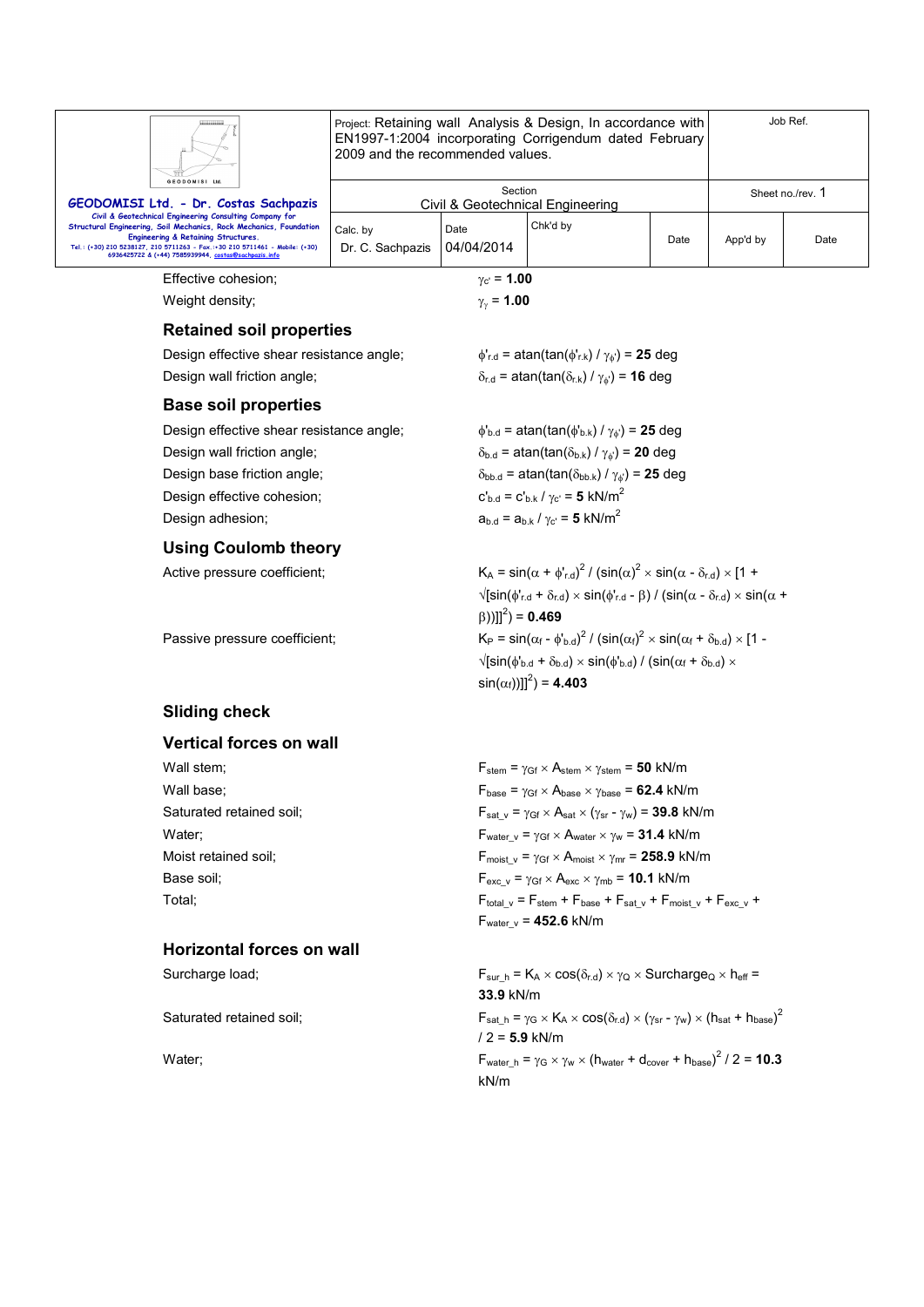| Ш                                                                                                                                                                                                                                                                                                                      | Project: Retaining wall Analysis & Design, In accordance with<br>EN1997-1:2004 incorporating Corrigendum dated February<br>2009 and the recommended values. |                    |          |      | Job Ref. |                  |
|------------------------------------------------------------------------------------------------------------------------------------------------------------------------------------------------------------------------------------------------------------------------------------------------------------------------|-------------------------------------------------------------------------------------------------------------------------------------------------------------|--------------------|----------|------|----------|------------------|
| GEODOMISI Ltd.<br>GEODOMISI Ltd. - Dr. Costas Sachpazis                                                                                                                                                                                                                                                                | Section<br>Civil & Geotechnical Engineering                                                                                                                 |                    |          |      |          | Sheet no./rev. 1 |
| Civil & Geotechnical Engineering Consulting Company for<br>Structural Engineering, Soil Mechanics, Rock Mechanics, Foundation<br><b>Engineering &amp; Retaining Structures.</b><br>Tel.: (+30) 210 5238127, 210 5711263 - Fax.:+30 210 5711461 - Mobile: (+30)<br>6936425722 & (+44) 7585939944, costas@sachpazis.info | Calc. by<br>Dr. C. Sachpazis                                                                                                                                | Date<br>04/04/2014 | Chk'd by | Date | App'd by | Date             |

Moist retained soil;  $F_{\text{moist\_h}} = \gamma_G \times K_A \times \cos(\delta_{r.d}) \times \gamma_{mr} \times ((h_{\text{eff}} - h_{\text{sat}} - h_{\text{eff}}))$ 

Total;  $F_{total h} = F_{sat h} + F_{moist h} + F_{water h} + F_{sur h} = 194.1$ 

**Check stability against sliding** 

| Base soil resistance:  | $F_{\text{exc\_h}} = \gamma_{\text{Gf}} \times K_{\text{P}} \times \cos(\delta_{\text{b.d}}) \times \gamma_{\text{mb}} \times (h_{\text{pass}} + h_{\text{base}})^2 / 2$ |
|------------------------|--------------------------------------------------------------------------------------------------------------------------------------------------------------------------|
| = <b>37.3</b> kN/m     |                                                                                                                                                                          |
| Base friction:         | $F_{\text{friction}} = a_{b.d} \times b + F_{\text{total v}} \times \tan(\delta_{\text{bb.d}}) = 216 \text{ kN/m}$                                                       |
| Resistance to sliding; | $F_{\text{rest}} = F_{\text{exc h}} + F_{\text{friction}} = 253.4$ kN/m                                                                                                  |
| Factor of safety:      | $FoS_{\rm sl} = F_{\rm rest} / F_{\rm total h} = 1.306$                                                                                                                  |
|                        | PASS - Resistance to sliding is greater than sliding force                                                                                                               |

kN/m

kN/m

#### **Overturning check**

#### **Vertical forces on wall**

| Wall stem;               | $F_{stem}$ = $\gamma_{GF} \times A_{stem} \times \gamma_{stem}$ = 50 kN/m                                                |
|--------------------------|--------------------------------------------------------------------------------------------------------------------------|
| Wall base;               | $F_{base} = \gamma_{Gf} \times A_{base} \times \gamma_{base} = 62.4$ kN/m                                                |
| Saturated retained soil; | $F_{\text{sat v}} = \gamma_{\text{Gf}} \times A_{\text{sat}} \times (\gamma_{\text{sr}} - \gamma_w) = 39.8 \text{ kN/m}$ |
| Water:                   | $F_{water}$ $_v = \gamma_{Gf} \times A_{water} \times \gamma_w = 31.4$ kN/m                                              |
| Moist retained soil;     | $F_{\text{moist v}} = \gamma_{\text{Gf}} \times A_{\text{moist}} \times \gamma_{\text{mr}} = 258.9 \text{ kN/m}$         |
| Base soil:               | $F_{\text{exc v}} = \gamma_{\text{Gf}} \times A_{\text{exc}} \times \gamma_{\text{mb}} = 10.1 \text{ kN/m}$              |
| Total:                   | $F_{\text{total v}} = F_{\text{stem}} + F_{\text{base}} + F_{\text{sat v}} + F_{\text{moist v}} + F_{\text{exc v}} +$    |
|                          | $\blacksquare$                                                                                                           |

#### **Horizontal forces on wall**

# **Overturning moments on wall**

Fwater\_v = **452.6** kN/m

 $(h_{\text{base}})^2$  / 2 + ( $h_{\text{eff}}$  -  $h_{\text{sat}}$  -  $h_{\text{base}} \times (h_{\text{sat}} + h_{\text{base}})) = 143.9$ 

Surcharge load; F<sub>sur\_h</sub> = K<sub>A</sub> × cos( $\delta_{r.d}$ ) ×  $\gamma_Q$  × Surcharge<sub>Q</sub> × h<sub>eff</sub> = **33.9** kN/m Saturated retained soil;  $F_{sat_h} = \gamma_G \times K_A \times \cos(\delta_{r.d}) \times (\gamma_{sr} - \gamma_w) \times (h_{sat} + h_{base})^2$ / 2 = **5.9** kN/m Water; F<sub>water\_h</sub> =  $\gamma$ <sub>G</sub>  $\times$   $\gamma_{\rm w}$   $\times$  (h<sub>water</sub> + d<sub>cover</sub> + h<sub>base</sub>)<sup>2</sup> / 2 = **10.3** kN/m Moist retained soil;  $F_{\text{moist } h} = \gamma_G \times K_A \times \cos(\delta_{r.d}) \times \gamma_{mr} \times ((h_{eff} - h_{sat} (h_{\text{base}})^2$  / 2 + ( $h_{\text{eff}}$  -  $h_{\text{sat}}$  -  $h_{\text{base}} \times (h_{\text{sat}} + h_{\text{base}})) = 143.9$ kN/m Base soil;  $F_{\text{exc}_h} = -\gamma_{\text{Gf}} \times K_P \times \cos(\delta_{\text{b.d}}) \times \gamma_{\text{mb}} \times (h_{\text{pass}} + h_{\text{base}})^2 /$ 2 = **-37.3** kN/m Total; F<sub>total h</sub> = F<sub>sat h</sub> + F<sub>moist h</sub> + F<sub>exc\_h</sub> + F<sub>water h</sub> + F<sub>sur\_h</sub> = **156.7** kN/m

Surcharge load;  $M_{sur\ OT} = F_{sur\ h} \times x_{sur\ h} = 85.2$  kNm/m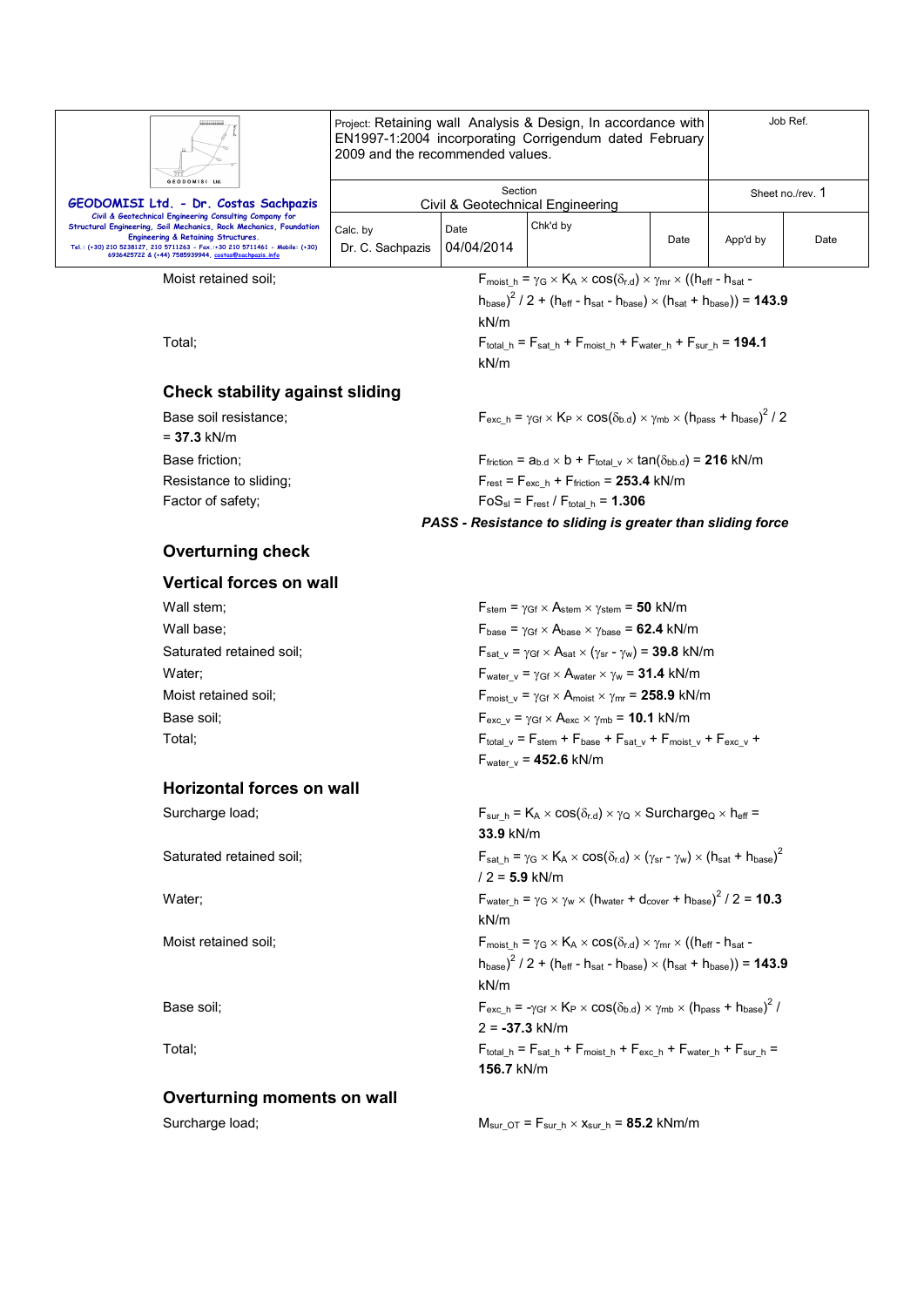

**GEODOMISIL Civil & Geotechn Strict Societion**<br>Stural Engineering,

Project: Retaining wall Analysis & Design, In accordance with EN1997-1:2004 incorporating Corrigendum dated February 2009 and the recommended values.

| GEODOMISI Ltd.<br>GEODOMISI Ltd. - Dr. Costas Sachpazis                                                                                                                                                                                                                                                     |                              | Section            | Civil & Geotechnical Engineering |      |          | Sheet no./rev. 1 |
|-------------------------------------------------------------------------------------------------------------------------------------------------------------------------------------------------------------------------------------------------------------------------------------------------------------|------------------------------|--------------------|----------------------------------|------|----------|------------------|
| Civil & Geotechnical Engineering Consulting Company for<br>Structural Engineering, Soil Mechanics, Rock Mechanics, Foundation<br>Engineering & Retaining Structures.<br>Tel.: (+30) 210 5238127, 210 5711263 - Fax.:+30 210 5711461 - Mobile: (+30)<br>6936425722 & (+44) 7585939944, costas@sachpazis.info | Calc, by<br>Dr. C. Sachpazis | Date<br>04/04/2014 | Chk'd by                         | Date | App'd by | Date             |

Saturated retained soil;  $M_{sat\_OT} = F_{sat\_h} \times x_{sat\_h} = 2.5$  kNm/m

Water;  $\mathsf{W}_{\text{water\_OT}} = \mathsf{F}_{\text{water\_h}} \times \mathsf{x}_{\text{water\_h}} = 4.3 \text{ kNm/m}$ 

Moist retained soil;  $M_{\text{moist\_OT}} = F_{\text{moist\_h}} \times x_{\text{moist\_h}} = 252.8 \text{ kNm/m}$ 

Total; The state of the Music of  $M_{total\,\,\text{OT}} = M_{sat\,\,\text{OT}} + M_{moist\,\,\text{OT}} + M_{water\,\,\text{OT}} + M_{sur\,\,\text{OT}} = 0.001$ **344.8** kNm/m

Job Ref.

#### **Restoring moments on wall**

| Wall stem;               | $M_{stem R}$ = $F_{stem}$ $\times$ $x_{stem}$ = 65 kNm/m                                                                           |
|--------------------------|------------------------------------------------------------------------------------------------------------------------------------|
| Wall base;               | $M_{base R} = F_{base} \times X_{base} = 173.3$ kNm/m                                                                              |
| Saturated retained soil; | $M_{\text{sat R}} = F_{\text{sat v}} \times x_{\text{sat v}} = 141.3 \text{ kNm/m}$                                                |
| Water:                   | $M_{water R} = F_{water V} \times X_{water V} = 111.4$ kNm/m                                                                       |
| Moist retained soil:     | $M_{\text{moist\_R}} = F_{\text{moist\_v}} \times x_{\text{moist\_v}} = 947.6 \text{ kNm/m}$                                       |
| Base soil;               | $M_{\text{exc\_R}} = F_{\text{exc\_v}} \times x_{\text{exc\_v}} - F_{\text{exc\_h}} \times x_{\text{exc\_h}} = 16.9 \text{ kNm/m}$ |
| Total:                   | $M_{total R}$ = $M_{stem R}$ + $M_{base R}$ + $M_{sat R}$ + $M_{moist R}$ +                                                        |
|                          | $M_{\text{exc R}}$ + $M_{\text{water R}}$ = 1455.4 kNm/m                                                                           |

#### **Check stability against overturning**

Factor of safety;  $FoS_{ot} = M_{total} R / M_{total} OT = 4.222$ 

*PASS - Maximum restoring moment is greater than overturning moment* 

#### **Bearing pressure check**

#### **Vertical forces on wall**

| Wall stem;               | $F_{stem}$ = $\gamma$ <sub>G</sub> $\times$ A <sub>stem</sub> $\times$ $\gamma$ <sub>stem</sub> = <b>67.5</b> kN/m               |
|--------------------------|----------------------------------------------------------------------------------------------------------------------------------|
| Wall base;               | $F_{base} = \gamma_G \times A_{base} \times \gamma_{base} = 84.3$ kN/m                                                           |
| Surcharge load;          | $F_{\text{sur v}} = \gamma_{Q} \times \text{Surcharge}_{Q} \times I_{\text{heel}} = 60 \text{ kN/m}$                             |
| Saturated retained soil; | $F_{\text{sat v}} = \gamma_{\text{G}} \times A_{\text{sat}} \times (\gamma_{\text{sr}} - \gamma_{\text{w}}) = 53.7 \text{ kN/m}$ |
| Water:                   | $F_{\text{water v}} = \gamma_G \times A_{\text{water}} \times \gamma_W = 42.4 \text{ kN/m}$                                      |
| Moist retained soil:     | $F_{\text{moist v}} = \gamma_G \times A_{\text{moist}} \times \gamma_{\text{mr}} = 349.5 \text{ kN/m}$                           |
| Base soil:               | $F_{\text{pass v}} = \gamma_G \times A_{\text{pass}} \times \gamma_{\text{mb}} = 13.6 \text{ kN/m}$                              |
| Total;                   | $F_{\text{total v}} = F_{\text{stem}} + F_{\text{base}} + F_{\text{sat v}} + F_{\text{moist v}} + F_{\text{pass v}} +$           |
|                          |                                                                                                                                  |

#### **Horizontal forces on wall**

 $F_{\text{water\_v}} + F_{\text{sur\_v}} = 671 \text{ kN/m}$ Surcharge load; For  $F_{\text{sur}}$   $\vdash K_A \times \cos(\delta_{r,d}) \times \gamma_Q \times \text{Surcharge}_Q \times h_{\text{eff}} =$ **33.9** kN/m

Saturated retained soil;  $F_{sat_h} = \gamma_G \times K_A \times \cos(\delta_{r.d}) \times (\gamma_{sr} - \gamma_w) \times (h_{sat} + h_{base})^2$ / 2 = **5.9** kN/m Water;  $\mathsf{F}_{\mathsf{water\_h}} = \gamma_{\mathsf{G}} \times \gamma_{\mathsf{w}} \times (\mathsf{h}_{\mathsf{water}} + \mathsf{d}_{\mathsf{cover}} + \mathsf{h}_{\mathsf{base}})^2 / 2 = 10.3$ kN/m Moist retained soil;  $F_{\text{moist\_h}} = \gamma_G \times K_A \times \cos(\delta_{r.d}) \times \gamma_{mr} \times ((h_{\text{eff}} - h_{\text{sat}} - h_{\text{eff}}))$  $(h_{\text{base}})^2$  / 2 + ( $h_{\text{eff}}$  -  $h_{\text{sat}}$  -  $h_{\text{base}} \times (h_{\text{sat}} + h_{\text{base}})) = 143.9$ kN/m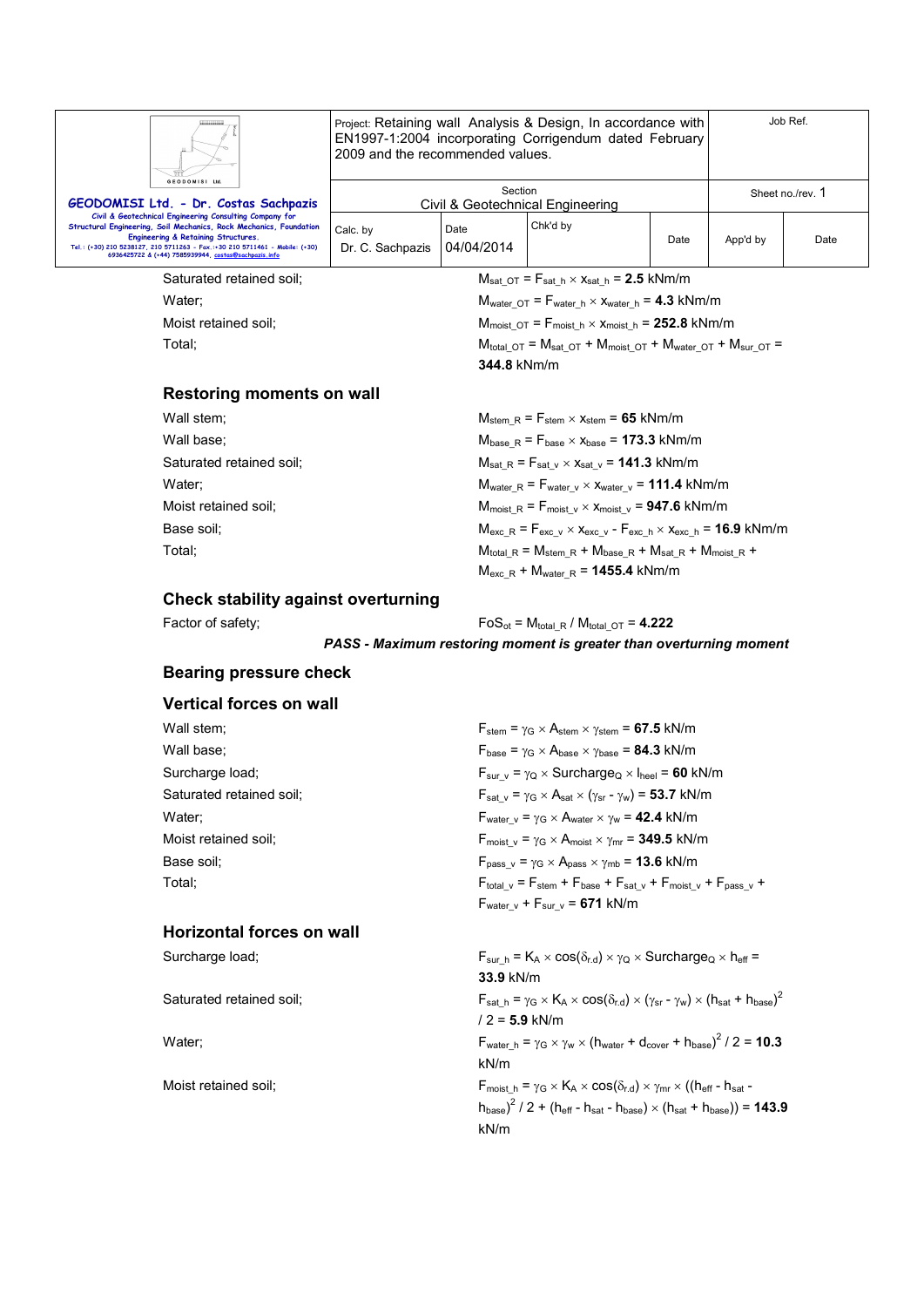|                                                                                                                                                                            | Project: Retaining wall Analysis & Design, In accordance with<br>EN1997-1:2004 incorporating Corrigendum dated February<br>2009 and the recommended values. |                                                                                                                                                                                            |                                                                                       |                                                                                                                                 |                  | Job Ref. |  |
|----------------------------------------------------------------------------------------------------------------------------------------------------------------------------|-------------------------------------------------------------------------------------------------------------------------------------------------------------|--------------------------------------------------------------------------------------------------------------------------------------------------------------------------------------------|---------------------------------------------------------------------------------------|---------------------------------------------------------------------------------------------------------------------------------|------------------|----------|--|
| GEODOMISI Ltd.<br>GEODOMISI Ltd. - Dr. Costas Sachpazis                                                                                                                    |                                                                                                                                                             | Section                                                                                                                                                                                    | Civil & Geotechnical Engineering                                                      |                                                                                                                                 | Sheet no./rev. 1 |          |  |
| Civil & Geotechnical Engineering Consulting Company for<br>Structural Engineering, Soil Mechanics, Rock Mechanics, Foundation                                              | Calc. by                                                                                                                                                    | Date                                                                                                                                                                                       | Chk'd by                                                                              |                                                                                                                                 |                  |          |  |
| Engineering & Retaining Structures.<br>Tel.: (+30) 210 5238127, 210 5711263 - Fax.:+30 210 5711461 - Mobile: (+30)<br>6936425722 & (+44) 7585939944, costas@sachpazis.info | Dr. C. Sachpazis                                                                                                                                            | 04/04/2014                                                                                                                                                                                 |                                                                                       | Date                                                                                                                            | App'd by         | Date     |  |
| Base soil:                                                                                                                                                                 |                                                                                                                                                             | $F_{\text{pass h}} = -\gamma_{\text{Gf}} \times K_{\text{P}} \times \cos(\delta_{\text{b.d}}) \times \gamma_{\text{mb}} \times (d_{\text{cover}} + h_{\text{base}})^2$<br>$2 = -37.3$ kN/m |                                                                                       |                                                                                                                                 |                  |          |  |
| Total;                                                                                                                                                                     |                                                                                                                                                             |                                                                                                                                                                                            |                                                                                       | $F_{total h} = max(F_{sat h} + F_{moist h} + F_{pass h} + F_{water h} +$                                                        |                  |          |  |
|                                                                                                                                                                            |                                                                                                                                                             | kN/m                                                                                                                                                                                       |                                                                                       | $F_{\text{sur-h}}$ - (a <sub>b.d</sub> $\times$ b + $F_{\text{total_v}} \times \tan(\delta_{\text{bb.d}})$ ), 0 kN/m) = 0       |                  |          |  |
| <b>Moments on wall</b>                                                                                                                                                     |                                                                                                                                                             |                                                                                                                                                                                            |                                                                                       |                                                                                                                                 |                  |          |  |
| Wall stem;                                                                                                                                                                 |                                                                                                                                                             |                                                                                                                                                                                            | $M_{stem}$ = $F_{stem}$ $\times$ $x_{stem}$ = 87.7 kNm/m                              |                                                                                                                                 |                  |          |  |
| Wall base;                                                                                                                                                                 |                                                                                                                                                             |                                                                                                                                                                                            | $M_{base}$ = $F_{base} \times X_{base}$ = 233.9 kNm/m                                 |                                                                                                                                 |                  |          |  |
| Surcharge load;                                                                                                                                                            |                                                                                                                                                             |                                                                                                                                                                                            |                                                                                       | $M_{\text{sur}} = F_{\text{sur v}} \times X_{\text{sur v}} - F_{\text{sur h}} \times X_{\text{sur h}} = 127.8 \text{ kNm/m}$    |                  |          |  |
| Saturated retained soil:                                                                                                                                                   |                                                                                                                                                             |                                                                                                                                                                                            |                                                                                       | $M_{sat}$ = $F_{sat_v} \times x_{sat_v}$ - $F_{sat_h} \times x_{sat_h}$ = 188.3 kNm/m                                           |                  |          |  |
| Water;                                                                                                                                                                     | $M_{water} = F_{water\_v} \times x_{water\_v} - F_{water\_h} \times x_{water\_h} = 146.1$<br>kNm/m                                                          |                                                                                                                                                                                            |                                                                                       |                                                                                                                                 |                  |          |  |
| Moist retained soil;                                                                                                                                                       |                                                                                                                                                             | kNm/m                                                                                                                                                                                      |                                                                                       | $M_{\text{moist}} = F_{\text{moist\_v}} \times x_{\text{moist\_v}} - F_{\text{moist\_h}} \times x_{\text{moist\_h}} = 1026.4$   |                  |          |  |
| Base soil:                                                                                                                                                                 |                                                                                                                                                             | kNm/m                                                                                                                                                                                      |                                                                                       | $M_{pass}$ = $F_{pass \text{ } v}$ $\times$ $x_{pass \text{ } v}$ - $F_{pass \text{ } h}$ $\times$ $x_{pass \text{ } h}$ = 18.7 |                  |          |  |
| Total;                                                                                                                                                                     |                                                                                                                                                             |                                                                                                                                                                                            | + $M_{\text{sur}}$ = 1829 kNm/m                                                       | $M_{\text{total}} = M_{\text{stem}} + M_{\text{base}} + M_{\text{sat}} + M_{\text{moist}} + M_{\text{pass}} + M_{\text{water}}$ |                  |          |  |
| <b>Check bearing pressure</b>                                                                                                                                              |                                                                                                                                                             |                                                                                                                                                                                            |                                                                                       |                                                                                                                                 |                  |          |  |
| Distance to reaction;                                                                                                                                                      |                                                                                                                                                             |                                                                                                                                                                                            | $\bar{x}$ = M <sub>total</sub> / F <sub>total v</sub> = 2726 mm                       |                                                                                                                                 |                  |          |  |
| Eccentricity of reaction;                                                                                                                                                  |                                                                                                                                                             |                                                                                                                                                                                            | $e = \bar{x} - I_{base} / 2 = -49$ mm                                                 |                                                                                                                                 |                  |          |  |
| Loaded length of base;                                                                                                                                                     |                                                                                                                                                             |                                                                                                                                                                                            | $I_{load} = 2 \times \overline{x} = 5452$ mm                                          |                                                                                                                                 |                  |          |  |
| Bearing pressure at toe;                                                                                                                                                   |                                                                                                                                                             |                                                                                                                                                                                            | $q_{\text{toe}} = F_{\text{total} \text{v}} / I_{\text{load}} = 123.1 \text{ kN/m}^2$ |                                                                                                                                 |                  |          |  |
| Bearing pressure at heel;<br>Effective overburden pressure;                                                                                                                |                                                                                                                                                             | $q_{\text{heel}} = 0 \text{ kN/m}^2$                                                                                                                                                       |                                                                                       | $q = (t_{base} + d_{cover}) \times \gamma_{mb}$ - $(t_{base} + d_{cover} + h_{water}) \times \gamma_w$                          |                  |          |  |
|                                                                                                                                                                            |                                                                                                                                                             | 6.7 $kN/m2$                                                                                                                                                                                |                                                                                       |                                                                                                                                 |                  |          |  |
| Design effective overburden pressure;<br>Bearing resistance factors;                                                                                                       |                                                                                                                                                             |                                                                                                                                                                                            | $q' = q / \gamma_v = 6.7$ kN/m <sup>2</sup>                                           | $N_q = Exp(\pi \times tan(\phi_{b.d})) \times (tan(45 deg + \phi_{b.d} / 2))^2 =$                                               |                  |          |  |
|                                                                                                                                                                            |                                                                                                                                                             | 10.662                                                                                                                                                                                     |                                                                                       |                                                                                                                                 |                  |          |  |
|                                                                                                                                                                            |                                                                                                                                                             |                                                                                                                                                                                            | $N_c = (N_q - 1) \times \cot(\phi_{b.d}) = 20.721$                                    |                                                                                                                                 |                  |          |  |
|                                                                                                                                                                            |                                                                                                                                                             |                                                                                                                                                                                            | $N_v = 2 \times (N_q - 1) \times \tan(\phi_{b,d}) = 9.011$                            |                                                                                                                                 |                  |          |  |
| Foundation shape factors;                                                                                                                                                  |                                                                                                                                                             | $s_q = 1$                                                                                                                                                                                  |                                                                                       |                                                                                                                                 |                  |          |  |
|                                                                                                                                                                            |                                                                                                                                                             | $s_{\gamma} = 1$                                                                                                                                                                           |                                                                                       |                                                                                                                                 |                  |          |  |
| Load inclination factors;                                                                                                                                                  |                                                                                                                                                             | $s_c = 1$                                                                                                                                                                                  | $H = F_{total h} = 0$ kN/m                                                            |                                                                                                                                 |                  |          |  |
|                                                                                                                                                                            |                                                                                                                                                             |                                                                                                                                                                                            | $V = F_{total, v} = 671$ kN/m                                                         |                                                                                                                                 |                  |          |  |
|                                                                                                                                                                            |                                                                                                                                                             | $m = 2$                                                                                                                                                                                    |                                                                                       |                                                                                                                                 |                  |          |  |
|                                                                                                                                                                            |                                                                                                                                                             |                                                                                                                                                                                            |                                                                                       | $i_q = [1 - H / (V + I_{load} \times C_{b.d} \times \cot(\phi_{b.d}))]^m = 1$                                                   |                  |          |  |
|                                                                                                                                                                            |                                                                                                                                                             |                                                                                                                                                                                            |                                                                                       | $i_{y} = [1 - H / (V + I_{load} \times C_{b.d} \times \cot(\phi_{b.d}))]^{(m+1)} = 1$                                           |                  |          |  |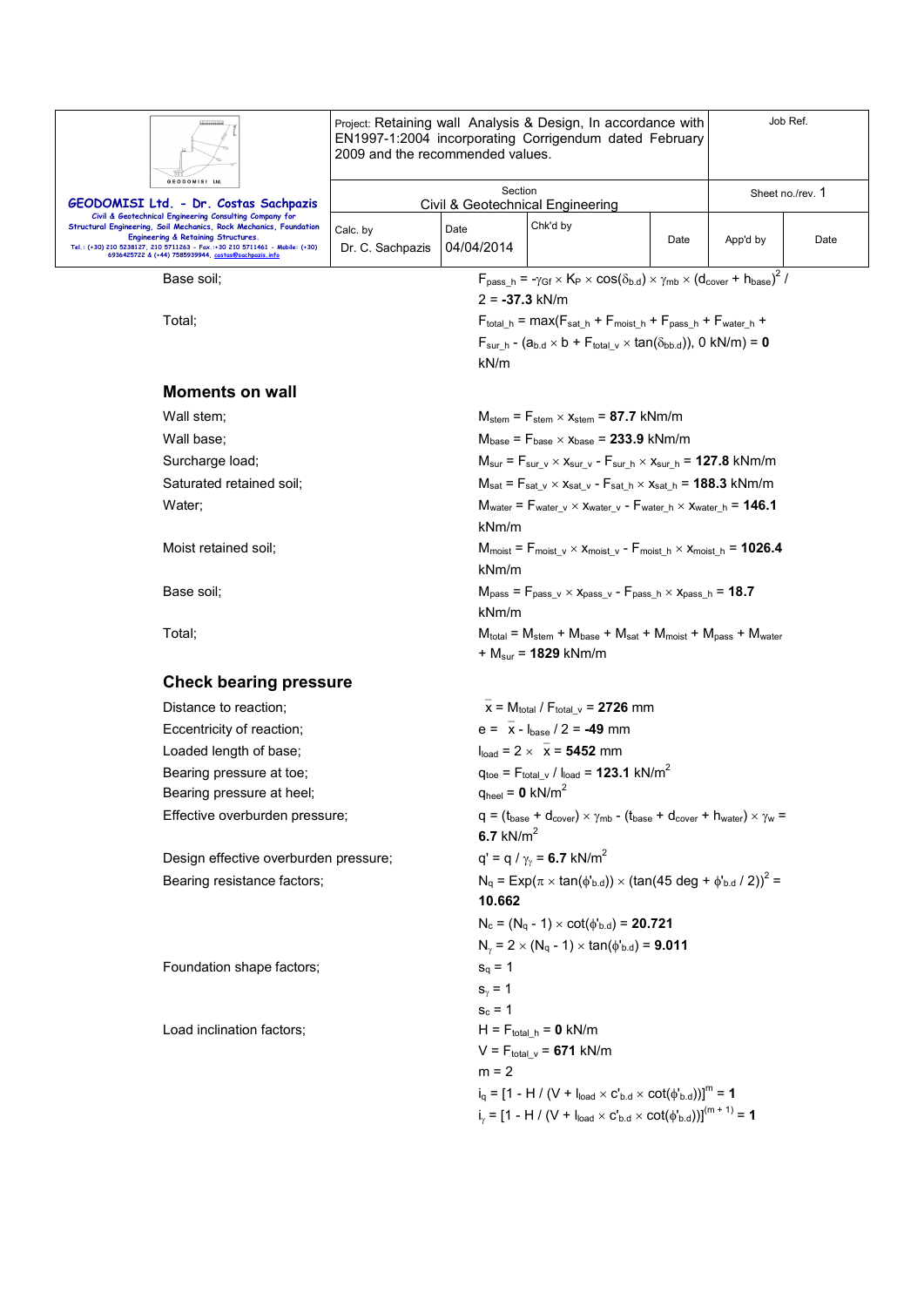|                                                                                                                                                                                                                                                     | 2009 and the recommended values.            |                                           | Project: Retaining wall Analysis & Design, In accordance with<br>EN1997-1:2004 incorporating Corrigendum dated February                                                         |                  | Job Ref. |      |
|-----------------------------------------------------------------------------------------------------------------------------------------------------------------------------------------------------------------------------------------------------|---------------------------------------------|-------------------------------------------|---------------------------------------------------------------------------------------------------------------------------------------------------------------------------------|------------------|----------|------|
| <b>GEODOMISI Ltd</b><br>GEODOMISI Ltd. - Dr. Costas Sachpazis                                                                                                                                                                                       | Section<br>Civil & Geotechnical Engineering |                                           |                                                                                                                                                                                 | Sheet no./rev. 1 |          |      |
| Civil & Geotechnical Engineering Consulting Company for<br>Structural Engineering, Soil Mechanics, Rock Mechanics, Foundation<br>Engineering & Retaining Structures.<br>Tel.: (+30) 210 5238127, 210 5711263 - Fax.:+30 210 5711461 - Mobile: (+30) | Calc. by<br>Dr. C. Sachpazis                | Date<br>04/04/2014                        | Chk'd by                                                                                                                                                                        | Date             | App'd by | Date |
| 6936425722 & (+44) 7585939944, costas@sachpazis.info                                                                                                                                                                                                |                                             |                                           |                                                                                                                                                                                 |                  |          |      |
|                                                                                                                                                                                                                                                     |                                             |                                           | $i_c = i_q - (1 - i_q) / (N_c \times tan(\phi_{b.d})) = 1$<br>$n_f = c'_{b,d} \times N_c \times s_c \times i_c + q' \times N_q \times s_q \times i_q + 0.5 \times (\gamma_{mb}$ |                  |          |      |
| Net ultimate bearing capacity;                                                                                                                                                                                                                      |                                             |                                           | $-\gamma_w$ ) $\times$ $I_{load} \times N_v \times S_v \times I_v =$ 425.7 kN/m <sup>2</sup>                                                                                    |                  |          |      |
| Factor of safety;                                                                                                                                                                                                                                   |                                             |                                           | $FoS_{bp} = n_f / max(q_{toe}, q_{heel}) = 3.459$                                                                                                                               |                  |          |      |
|                                                                                                                                                                                                                                                     |                                             |                                           | PASS - Allowable bearing pressure exceeds maximum applied bearing pressure                                                                                                      |                  |          |      |
| Partial factors on actions - Table A.3 - Combination 2                                                                                                                                                                                              |                                             |                                           |                                                                                                                                                                                 |                  |          |      |
| Permanent unfavourable action:                                                                                                                                                                                                                      |                                             | $\gamma$ <sub>G</sub> = 1.00              |                                                                                                                                                                                 |                  |          |      |
| Permanent favourable action;                                                                                                                                                                                                                        |                                             | $\gamma_{\rm Gf} = 1.00$                  |                                                                                                                                                                                 |                  |          |      |
| Variable unfavourable action;                                                                                                                                                                                                                       |                                             | $\gamma_{\rm O} = 1.30$                   |                                                                                                                                                                                 |                  |          |      |
| Variable favourable action;                                                                                                                                                                                                                         |                                             | $\gamma_{Qf} = 0.00$                      |                                                                                                                                                                                 |                  |          |      |
| Partial factors for soil parameters - Table A.4 - Combination 2                                                                                                                                                                                     |                                             |                                           |                                                                                                                                                                                 |                  |          |      |
|                                                                                                                                                                                                                                                     |                                             |                                           |                                                                                                                                                                                 |                  |          |      |
| Angle of shearing resistance;<br>Effective cohesion;                                                                                                                                                                                                |                                             | $\gamma_{\phi} = 1.25$<br>$y_{c'} = 1.25$ |                                                                                                                                                                                 |                  |          |      |
| Weight density;                                                                                                                                                                                                                                     |                                             | $\gamma_{\gamma}$ = 1.00                  |                                                                                                                                                                                 |                  |          |      |
|                                                                                                                                                                                                                                                     |                                             |                                           |                                                                                                                                                                                 |                  |          |      |
| <b>Retained soil properties</b>                                                                                                                                                                                                                     |                                             |                                           |                                                                                                                                                                                 |                  |          |      |
| Design effective shear resistance angle;                                                                                                                                                                                                            |                                             |                                           | $\phi'_{r.d}$ = atan(tan( $\phi'_{r.k}$ ) / $\gamma_{\phi'}$ ) = 20.5 deg                                                                                                       |                  |          |      |
| Design wall friction angle;                                                                                                                                                                                                                         |                                             |                                           | $\delta_{r.d}$ = atan(tan( $\delta_{r.k}$ ) / $\gamma_{\phi}$ ) = 12.9 deg                                                                                                      |                  |          |      |
| <b>Base soil properties</b>                                                                                                                                                                                                                         |                                             |                                           |                                                                                                                                                                                 |                  |          |      |
| Design effective shear resistance angle;                                                                                                                                                                                                            |                                             |                                           | $\phi_{b,d}$ = atan(tan( $\phi_{b,k}$ ) / $\gamma_{d}$ ) = 20.5 deg                                                                                                             |                  |          |      |
| Design wall friction angle;                                                                                                                                                                                                                         |                                             |                                           | $\delta_{b.d}$ = atan(tan( $\delta_{b.k}$ ) / $\gamma_{\phi}$ ) = <b>16.2</b> deg                                                                                               |                  |          |      |
| Design base friction angle;                                                                                                                                                                                                                         |                                             |                                           | $\delta_{\text{bb.d}}$ = atan(tan( $\delta_{\text{bb.k}}$ ) / $\gamma_{\phi}$ ) = 20.5 deg                                                                                      |                  |          |      |
| Design effective cohesion;                                                                                                                                                                                                                          |                                             |                                           | $C_{\rm b,d} = C_{\rm b,k} / \gamma_{\rm c} = 4 \text{ kN/m}^2$                                                                                                                 |                  |          |      |
| Design adhesion;                                                                                                                                                                                                                                    |                                             |                                           | $a_{b.d} = a_{b.k} / \gamma_{c'} = 4 kN/m^2$                                                                                                                                    |                  |          |      |
| <b>Using Coulomb theory</b>                                                                                                                                                                                                                         |                                             |                                           |                                                                                                                                                                                 |                  |          |      |
| Active pressure coefficient;                                                                                                                                                                                                                        |                                             |                                           | $K_A = \sin(\alpha + \phi'_{r,d})^2 / (\sin(\alpha)^2 \times \sin(\alpha - \delta_{r,d}) \times [1 +$                                                                           |                  |          |      |
|                                                                                                                                                                                                                                                     |                                             | $(\beta))$ ]] <sup>2</sup> ) = 0.590      | $\sqrt{\sin(\phi_{r,d} + \delta_{r,d})} \times \sin(\phi_{r,d} - \beta) / (\sin(\alpha - \delta_{r,d}) \times \sin(\alpha + \beta))$                                            |                  |          |      |
| Passive pressure coefficient;                                                                                                                                                                                                                       |                                             |                                           | $K_P = \sin(\alpha_f - \phi_{b,d})^2 / (\sin(\alpha_f)^2 \times \sin(\alpha_f + \delta_{b,d}) \times [1 -$                                                                      |                  |          |      |
|                                                                                                                                                                                                                                                     |                                             |                                           | $\sqrt{\left[\sin(\phi_{b,d} + \delta_{b,d}) \times \sin(\phi_{b,d}) / (\sin(\alpha_f + \delta_{b,d}) \times \right]}$<br>$\sin(\alpha_f)$ ]] <sup>2</sup> ) = <b>3.111</b>     |                  |          |      |
| <b>Sliding check</b>                                                                                                                                                                                                                                |                                             |                                           |                                                                                                                                                                                 |                  |          |      |
| <b>Vertical forces on wall</b>                                                                                                                                                                                                                      |                                             |                                           |                                                                                                                                                                                 |                  |          |      |
| Wall stem;                                                                                                                                                                                                                                          |                                             |                                           | $F_{stem}$ = $\gamma_{GF} \times A_{stem} \times \gamma_{stem}$ = 50 kN/m                                                                                                       |                  |          |      |
| Wall base;                                                                                                                                                                                                                                          |                                             |                                           | $F_{base} = \gamma_{Gf} \times A_{base} \times \gamma_{base} = 62.4$ kN/m                                                                                                       |                  |          |      |
| Saturated retained soil;                                                                                                                                                                                                                            |                                             |                                           | $F_{\text{sat v}} = \gamma_{\text{Gf}} \times A_{\text{sat}} \times (\gamma_{\text{sr}} - \gamma_w) = 39.8 \text{ kN/m}$                                                        |                  |          |      |
| Water;                                                                                                                                                                                                                                              |                                             |                                           | $F_{water v} = \gamma_{Gf} \times A_{water} \times \gamma_w = 31.4$ kN/m                                                                                                        |                  |          |      |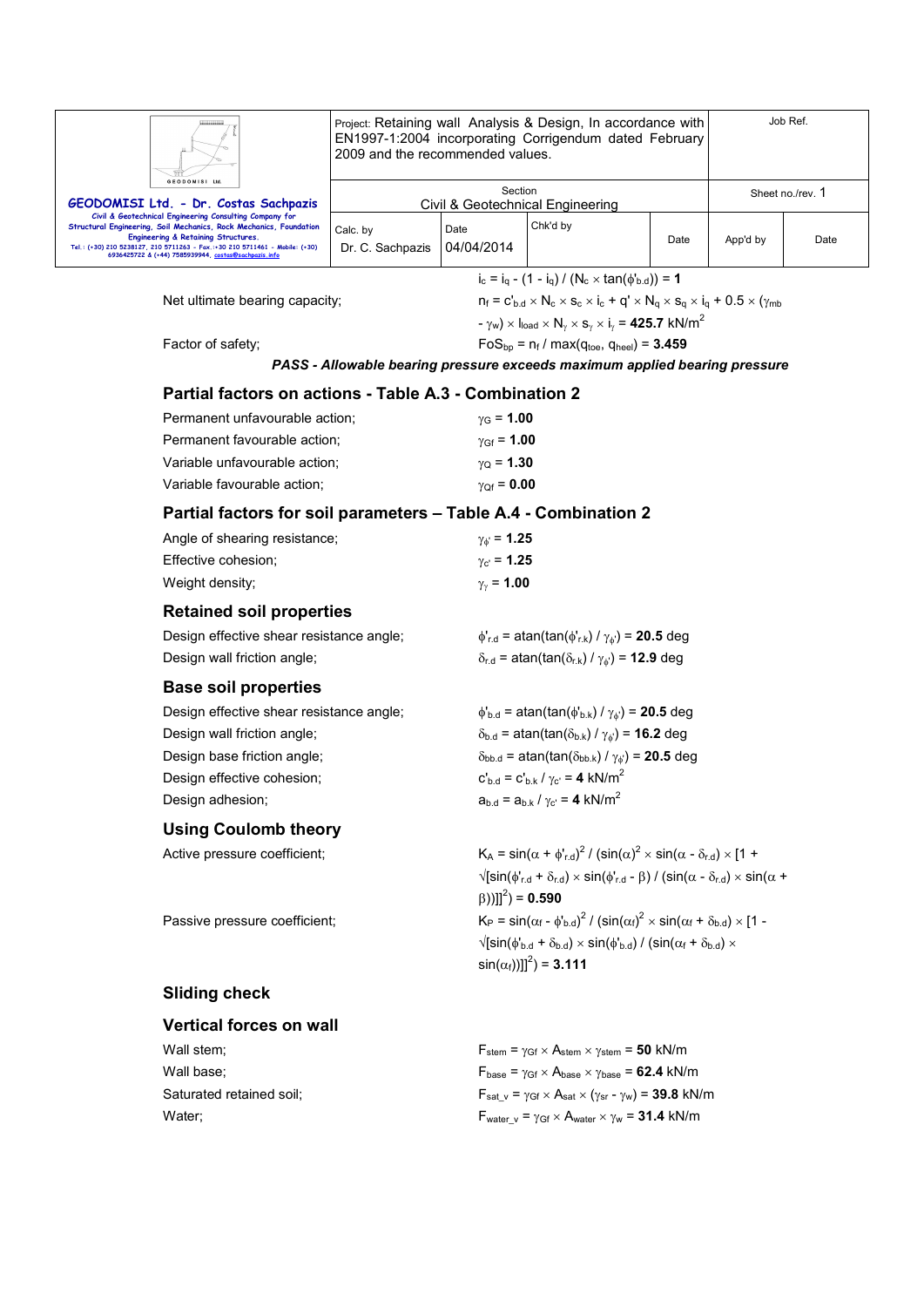|                                                                                                                                                                            | Project: Retaining wall Analysis & Design, In accordance with<br>EN1997-1:2004 incorporating Corrigendum dated February<br>2009 and the recommended values. |                                                                                                                                                                          | Job Ref.                                                                                                                                                                |      |          |                  |
|----------------------------------------------------------------------------------------------------------------------------------------------------------------------------|-------------------------------------------------------------------------------------------------------------------------------------------------------------|--------------------------------------------------------------------------------------------------------------------------------------------------------------------------|-------------------------------------------------------------------------------------------------------------------------------------------------------------------------|------|----------|------------------|
| GEODOMISI Ltd.<br>GEODOMISI Ltd. - Dr. Costas Sachpazis                                                                                                                    |                                                                                                                                                             | Section                                                                                                                                                                  | Civil & Geotechnical Engineering                                                                                                                                        |      |          | Sheet no./rev. 1 |
| Civil & Geotechnical Engineering Consulting Company for<br>Structural Engineering, Soil Mechanics, Rock Mechanics, Foundation                                              | Calc. by                                                                                                                                                    | Date                                                                                                                                                                     | Chk'd by                                                                                                                                                                |      |          |                  |
| Engineering & Retaining Structures.<br>Tel.: (+30) 210 5238127, 210 5711263 - Fax.:+30 210 5711461 - Mobile: (+30)<br>6936425722 & (+44) 7585939944, costas@sachpazis.info | Dr. C. Sachpazis                                                                                                                                            | 04/04/2014                                                                                                                                                               |                                                                                                                                                                         | Date | App'd by | Date             |
| Moist retained soil:                                                                                                                                                       | $F_{\text{moist v}} = \gamma_{\text{Gf}} \times A_{\text{moist}} \times \gamma_{\text{mr}} = 258.9 \text{ kN/m}$                                            |                                                                                                                                                                          |                                                                                                                                                                         |      |          |                  |
| Base soil;                                                                                                                                                                 | $F_{\text{exc v}} = \gamma_{\text{Gf}} \times A_{\text{exc}} \times \gamma_{\text{mb}} = 10.1 \text{ kN/m}$                                                 |                                                                                                                                                                          |                                                                                                                                                                         |      |          |                  |
| Total;                                                                                                                                                                     |                                                                                                                                                             |                                                                                                                                                                          | $F_{\text{total }v} = F_{\text{stem}} + F_{\text{base}} + F_{\text{sat }v} + F_{\text{moist }v} + F_{\text{exc }v} +$<br>$F_{\text{water v}} = 452.6$ kN/m              |      |          |                  |
| <b>Horizontal forces on wall</b>                                                                                                                                           |                                                                                                                                                             |                                                                                                                                                                          |                                                                                                                                                                         |      |          |                  |
| Surcharge load;                                                                                                                                                            |                                                                                                                                                             | 37.5 kN/m                                                                                                                                                                | $F_{\text{sur h}} = K_A \times \cos(\delta_{r.d}) \times \gamma_Q \times \text{Surcharge}_Q \times h_{\text{eff}} =$                                                    |      |          |                  |
| Saturated retained soil;                                                                                                                                                   |                                                                                                                                                             | $F_{\text{sat h}} = \gamma_G \times K_A \times \cos(\delta_{r,d}) \times (\gamma_{\text{sr}} - \gamma_w) \times (h_{\text{sat}} + h_{\text{base}})^2$<br>$/2 = 5.6$ kN/m |                                                                                                                                                                         |      |          |                  |
| Water;                                                                                                                                                                     |                                                                                                                                                             | $F_{\text{water h}} = \gamma_G \times \gamma_W \times (h_{\text{water}} + d_{\text{cover}} + h_{\text{base}})^2 / 2 = 7.7$<br>kN/m                                       |                                                                                                                                                                         |      |          |                  |
| Moist retained soil;                                                                                                                                                       |                                                                                                                                                             | $F_{\text{moist h}} = \gamma_G \times K_A \times \cos(\delta_{r,d}) \times \gamma_{\text{mr}} \times ((h_{\text{eff}} - h_{\text{sat}} - h_{\text{sat}})))$              |                                                                                                                                                                         |      |          |                  |
|                                                                                                                                                                            | $h_{base}$ ) <sup>2</sup> / 2 + ( $h_{eff}$ - $h_{sat}$ - $h_{base}$ ) × ( $h_{sat}$ + $h_{base}$ )) = <b>136</b>                                           |                                                                                                                                                                          |                                                                                                                                                                         |      |          |                  |
|                                                                                                                                                                            | kN/m                                                                                                                                                        |                                                                                                                                                                          |                                                                                                                                                                         |      |          |                  |
| Total:                                                                                                                                                                     | $F_{total_h} = F_{sat_h} + F_{moist_h} + F_{water_h} + F_{sur_h} = 186.8$<br>kN/m                                                                           |                                                                                                                                                                          |                                                                                                                                                                         |      |          |                  |
| <b>Check stability against sliding</b>                                                                                                                                     |                                                                                                                                                             |                                                                                                                                                                          |                                                                                                                                                                         |      |          |                  |
| Base soil resistance:<br>$= 27$ kN/m                                                                                                                                       |                                                                                                                                                             |                                                                                                                                                                          | $F_{\text{exc-h}} = \gamma_{\text{Gf}} \times K_{\text{P}} \times \cos(\delta_{\text{b.d}}) \times \gamma_{\text{mb}} \times (h_{\text{pass}} + h_{\text{base}})^2 / 2$ |      |          |                  |
| Base friction;                                                                                                                                                             |                                                                                                                                                             |                                                                                                                                                                          | $F_{\text{friction}} = a_{b.d} \times b + F_{\text{total v}} \times \tan(\delta_{\text{bb.d}}) = 172.8 \text{ kN/m}$                                                    |      |          |                  |
| Resistance to sliding;                                                                                                                                                     |                                                                                                                                                             |                                                                                                                                                                          | $F_{rest} = F_{exc h} + F_{friction} = 199.8 kN/m$                                                                                                                      |      |          |                  |
| Factor of safety;                                                                                                                                                          |                                                                                                                                                             |                                                                                                                                                                          | $FoS_{sl} = F_{rest} / F_{total h} = 1.07$                                                                                                                              |      |          |                  |
|                                                                                                                                                                            |                                                                                                                                                             |                                                                                                                                                                          | PASS - Resistance to sliding is greater than sliding force                                                                                                              |      |          |                  |
| <b>Overturning check</b>                                                                                                                                                   |                                                                                                                                                             |                                                                                                                                                                          |                                                                                                                                                                         |      |          |                  |
| <b>Vertical forces on wall</b>                                                                                                                                             |                                                                                                                                                             |                                                                                                                                                                          |                                                                                                                                                                         |      |          |                  |
| Wall stem;                                                                                                                                                                 |                                                                                                                                                             |                                                                                                                                                                          | $F_{stem}$ = $\gamma_{Gf} \times A_{stem} \times \gamma_{stem}$ = 50 kN/m                                                                                               |      |          |                  |
| Wall base;                                                                                                                                                                 |                                                                                                                                                             |                                                                                                                                                                          | $F_{\text{base}} = \gamma_{\text{Gf}} \times A_{\text{base}} \times \gamma_{\text{base}} = 62.4 \text{ kN/m}$                                                           |      |          |                  |
| Saturated retained soil:                                                                                                                                                   |                                                                                                                                                             |                                                                                                                                                                          | $F_{sat_v} = \gamma_{Gf} \times A_{sat} \times (\gamma_{sr} - \gamma_w) = 39.8$ kN/m                                                                                    |      |          |                  |
| Water;                                                                                                                                                                     |                                                                                                                                                             |                                                                                                                                                                          | $F_{water v} = \gamma_{Gf} \times A_{water} \times \gamma_w = 31.4$ kN/m                                                                                                |      |          |                  |
| Moist retained soil:                                                                                                                                                       |                                                                                                                                                             |                                                                                                                                                                          | $F_{\text{moist v}} = \gamma_{\text{Gf}} \times A_{\text{moist}} \times \gamma_{\text{mr}} = 258.9 \text{ kN/m}$                                                        |      |          |                  |
| Base soil:                                                                                                                                                                 |                                                                                                                                                             |                                                                                                                                                                          | $F_{\text{exc v}} = \gamma_{\text{Gf}} \times A_{\text{exc}} \times \gamma_{\text{mb}} = 10.1 \text{ kN/m}$                                                             |      |          |                  |
| Total;                                                                                                                                                                     |                                                                                                                                                             |                                                                                                                                                                          | $F_{\text{total_v}} = F_{\text{stem}} + F_{\text{base}} + F_{\text{sat_v}} + F_{\text{moist_v}} + F_{\text{exc_v}} +$<br>$F_{\text{water v}} = 452.6 \text{ kN/m}$      |      |          |                  |
| <b>Horizontal forces on wall</b>                                                                                                                                           |                                                                                                                                                             |                                                                                                                                                                          |                                                                                                                                                                         |      |          |                  |
| Surcharge load;                                                                                                                                                            |                                                                                                                                                             | 37.5 kN/m                                                                                                                                                                | $F_{\text{sur h}} = K_A \times \cos(\delta_{r.d}) \times \gamma_Q \times \text{Surcharge}_Q \times h_{\text{eff}} =$                                                    |      |          |                  |
| Saturated retained soil;                                                                                                                                                   |                                                                                                                                                             | $/2 = 5.6$ kN/m                                                                                                                                                          | $F_{\text{sat h}} = \gamma_G \times K_A \times \cos(\delta_{r,d}) \times (\gamma_{\text{sr}} - \gamma_w) \times (h_{\text{sat}} + h_{\text{base}})^2$                   |      |          |                  |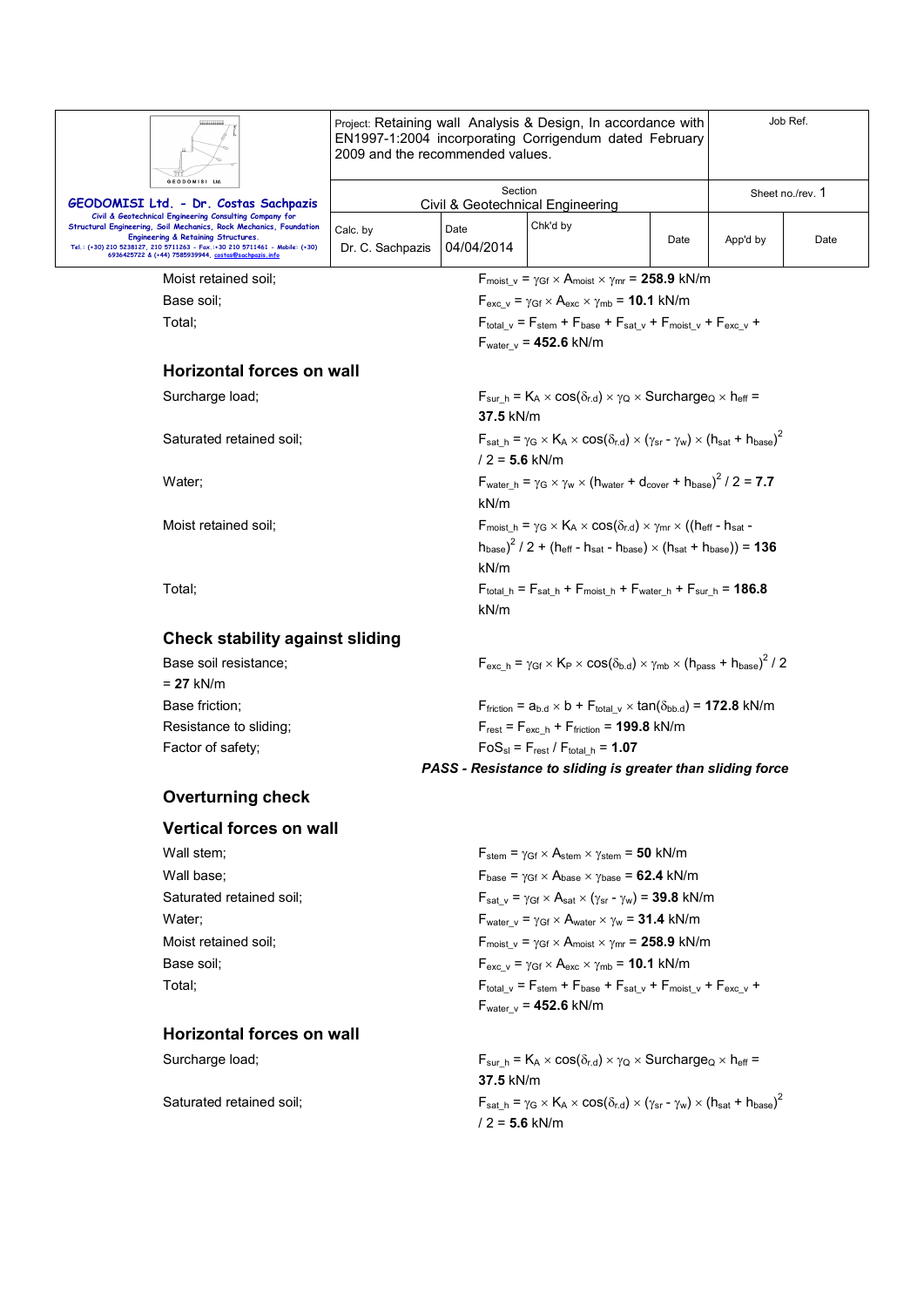|                                                                                                                                                                            | 2009 and the recommended values. |                   | Project: Retaining wall Analysis & Design, In accordance with<br>EN1997-1:2004 incorporating Corrigendum dated February                                                |      |          | Job Ref.         |
|----------------------------------------------------------------------------------------------------------------------------------------------------------------------------|----------------------------------|-------------------|------------------------------------------------------------------------------------------------------------------------------------------------------------------------|------|----------|------------------|
| GEODOMISI Ltd.<br>GEODOMISI Ltd. - Dr. Costas Sachpazis                                                                                                                    |                                  | Section           | Civil & Geotechnical Engineering                                                                                                                                       |      |          | Sheet no./rev. 1 |
| Civil & Geotechnical Engineering Consulting Company for<br>Structural Engineering, Soil Mechanics, Rock Mechanics, Foundation                                              | Calc. by                         | Date              | Chk'd by                                                                                                                                                               |      |          |                  |
| Engineering & Retaining Structures.<br>Tel.: (+30) 210 5238127, 210 5711263 - Fax.:+30 210 5711461 - Mobile: (+30)<br>6936425722 & (+44) 7585939944, costas@sachpazis.info | Dr. C. Sachpazis                 | 04/04/2014        |                                                                                                                                                                        | Date | App'd by | Date             |
| Water;                                                                                                                                                                     |                                  |                   | $F_{water_h} = \gamma_G \times \gamma_W \times (h_{water} + d_{cover} + h_{base})^2 / 2 = 7.7$                                                                         |      |          |                  |
|                                                                                                                                                                            |                                  | kN/m              |                                                                                                                                                                        |      |          |                  |
| Moist retained soil;                                                                                                                                                       |                                  |                   | $F_{\text{moist h}} = \gamma_G \times K_A \times \cos(\delta_{\text{rd}}) \times \gamma_{\text{mr}} \times ((h_{\text{eff}} - h_{\text{sat}} -$                        |      |          |                  |
|                                                                                                                                                                            |                                  | kN/m              | $(h_{base})^2$ / 2 + (h <sub>eff</sub> - h <sub>sat</sub> - h <sub>base</sub> ) × (h <sub>sat</sub> + h <sub>base</sub> )) = <b>136</b>                                |      |          |                  |
| Base soil;                                                                                                                                                                 |                                  |                   | $F_{\text{exc h}} = -\gamma_{\text{Gf}} \times K_{\text{P}} \times \cos(\delta_{\text{b.d}}) \times \gamma_{\text{mb}} \times (h_{\text{pass}} + h_{\text{base}})^2$ / |      |          |                  |
| Total;                                                                                                                                                                     |                                  | $2 = -27$ kN/m    | $F_{\text{total h}} = F_{\text{sat h}} + F_{\text{moist h}} + F_{\text{exc h}} + F_{\text{water h}} + F_{\text{sur h}} =$                                              |      |          |                  |
|                                                                                                                                                                            |                                  | <b>159.8</b> kN/m |                                                                                                                                                                        |      |          |                  |
| Overturning moments on wall                                                                                                                                                |                                  |                   |                                                                                                                                                                        |      |          |                  |
| Surcharge load;                                                                                                                                                            |                                  |                   | $M_{\text{sur OT}} = F_{\text{sur h}} \times x_{\text{sur h}} = 94.2 \text{ kNm/m}$                                                                                    |      |          |                  |
| Saturated retained soil;                                                                                                                                                   |                                  |                   | $M_{\text{sat OT}} = F_{\text{sat h}} \times x_{\text{sat h}} = 2.3 \text{ kNm/m}$                                                                                     |      |          |                  |
| Water:                                                                                                                                                                     |                                  |                   | $M_{water\ OT}$ = $F_{water\ h} \times x_{water\ h}$ = 3.2 kNm/m                                                                                                       |      |          |                  |
| Moist retained soil;                                                                                                                                                       |                                  |                   | $M_{\text{moist OT}} = F_{\text{moist h}} \times x_{\text{moist h}} = 238.9 \text{ kNm/m}$                                                                             |      |          |                  |
| Total;                                                                                                                                                                     |                                  | 338.7 kNm/m       | $M_{\text{total OT}} = M_{\text{sat OT}} + M_{\text{moist OT}} + M_{\text{water OT}} + M_{\text{sur OT}} =$                                                            |      |          |                  |
| <b>Restoring moments on wall</b>                                                                                                                                           |                                  |                   |                                                                                                                                                                        |      |          |                  |
| Wall stem;                                                                                                                                                                 |                                  |                   | $M_{stem R} = F_{stem} \times x_{stem} = 65$ kNm/m                                                                                                                     |      |          |                  |
| Wall base;                                                                                                                                                                 |                                  |                   | $M_{base R} = F_{base} \times X_{base} = 173.3$ kNm/m                                                                                                                  |      |          |                  |
| Saturated retained soil;                                                                                                                                                   |                                  |                   | $M_{\text{sat R}} = F_{\text{sat v}} \times x_{\text{sat v}} = 141.3 \text{ kNm/m}$                                                                                    |      |          |                  |
| Water;                                                                                                                                                                     |                                  |                   | $M_{water}$ $_R$ = $F_{water}$ $_v$ $\times$ $X_{water}$ $_v$ = 111.4 kNm/m                                                                                            |      |          |                  |
| Moist retained soil;                                                                                                                                                       |                                  |                   | $M_{\text{moist R}} = F_{\text{moist v}} \times x_{\text{moist v}} = 947.6 \text{ kNm/m}$                                                                              |      |          |                  |
| Base soil;                                                                                                                                                                 |                                  |                   | $M_{\text{exc\_R}} = F_{\text{exc\_v}} \times x_{\text{exc\_v}} - F_{\text{exc\_h}} \times x_{\text{exc\_h}} = 13.6 \text{ kNm/m}$                                     |      |          |                  |
| Total;                                                                                                                                                                     |                                  |                   | $M_{\text{total\_R}} = M_{\text{stem\_R}} + M_{\text{base\_R}} + M_{\text{sat\_R}} + M_{\text{moist\_R}} +$                                                            |      |          |                  |
|                                                                                                                                                                            |                                  |                   | $M_{\text{exc R}}$ + $M_{\text{water R}}$ = 1452.2 kNm/m                                                                                                               |      |          |                  |
| <b>Check stability against overturning</b>                                                                                                                                 |                                  |                   |                                                                                                                                                                        |      |          |                  |
| Factor of safety;                                                                                                                                                          |                                  |                   | $FoS_{ot} = M_{total, R} / M_{total, OT} = 4.288$                                                                                                                      |      |          |                  |
|                                                                                                                                                                            |                                  |                   | PASS - Maximum restoring moment is greater than overturning moment                                                                                                     |      |          |                  |
| <b>Bearing pressure check</b>                                                                                                                                              |                                  |                   |                                                                                                                                                                        |      |          |                  |
| <b>Vertical forces on wall</b>                                                                                                                                             |                                  |                   |                                                                                                                                                                        |      |          |                  |
| Wall stem;                                                                                                                                                                 |                                  |                   | $F_{stem} = \gamma_G \times A_{stem} \times \gamma_{stem} = 50$ kN/m                                                                                                   |      |          |                  |

| Wall stem;               |  |
|--------------------------|--|
| Wall base;               |  |
| Surcharge load:          |  |
| Saturated retained soil; |  |
| Water:                   |  |
| Moist retained soil;     |  |
| Raea enil:               |  |

 $F_{\text{base}} = \gamma_G \times A_{\text{base}} \times \gamma_{\text{base}} = 62.4 \text{ kN/m}$  $F_{sur_v} = \gamma_Q \times$  Surcharge<sub>Q</sub>  $\times$  l<sub>heel</sub> = **52** kN/m  $F_{\text{sat\_v}} = \gamma_{\text{G}} \times A_{\text{sat}} \times (\gamma_{\text{sr}} - \gamma_{\text{w}}) = 39.8 \text{ kN/m}$  $F_{\text{water\_v}} = \gamma_G \times A_{\text{water}} \times \gamma_w = 31.4 \text{ kN/m}$  $F_{\text{moist\_v}} = \gamma_G \times A_{\text{moist}} \times \gamma_{\text{mr}} = 258.9 \text{ kN/m}$ Base soil;  $F_{\text{pass\_v}} = \gamma_G \times A_{\text{pass}} \times \gamma_{\text{mb}} = 10.1 \text{ kN/m}$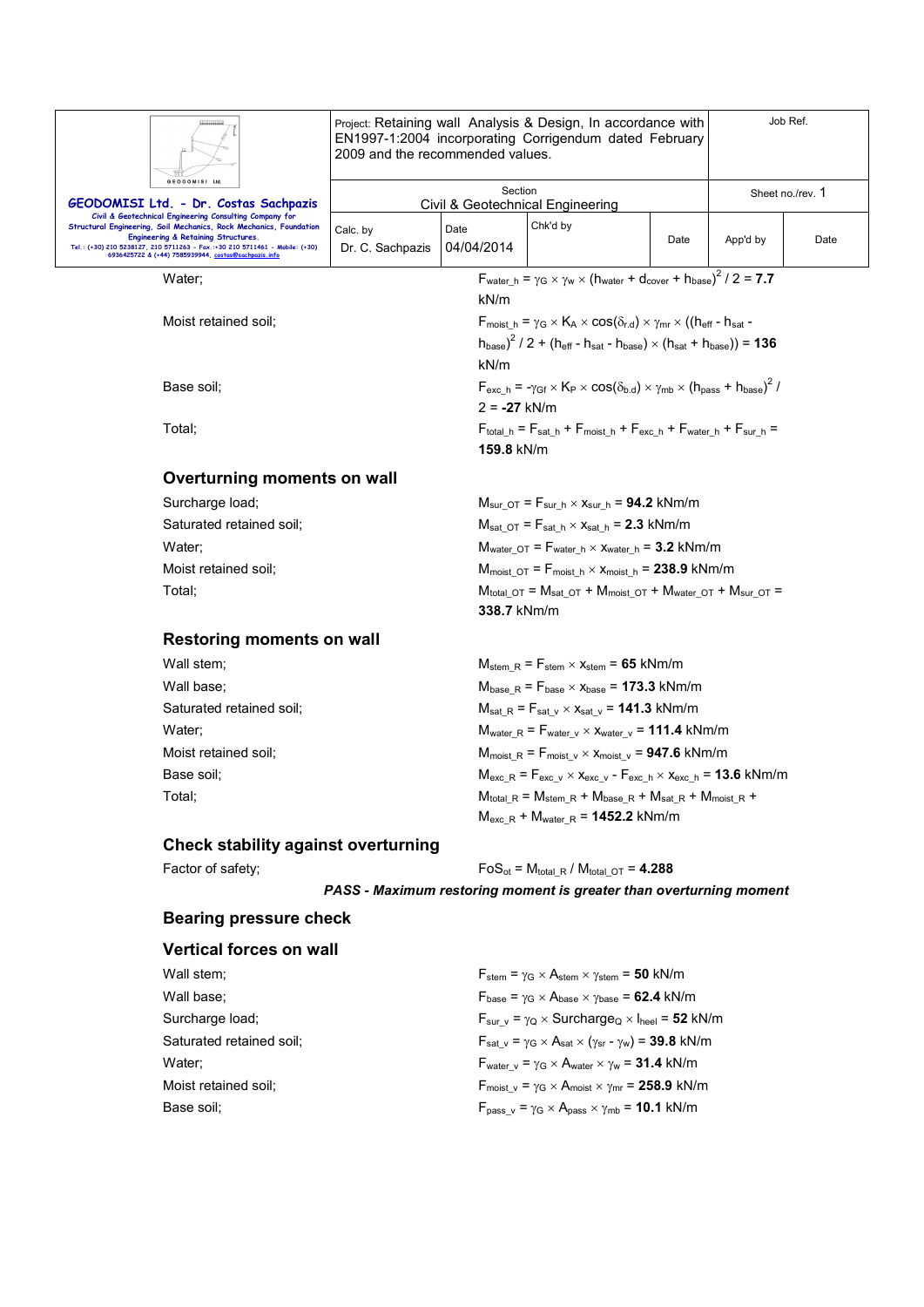|                                                                                                                                                                                                                                                                                                                        | 2009 and the recommended values.            |                    | Project: Retaining wall Analysis & Design, In accordance with<br>EN1997-1:2004 incorporating Corrigendum dated February |      |                  | Job Ref. |
|------------------------------------------------------------------------------------------------------------------------------------------------------------------------------------------------------------------------------------------------------------------------------------------------------------------------|---------------------------------------------|--------------------|-------------------------------------------------------------------------------------------------------------------------|------|------------------|----------|
| GEODOMISI Ltd.<br>GEODOMISI Ltd. - Dr. Costas Sachpazis                                                                                                                                                                                                                                                                | Section<br>Civil & Geotechnical Engineering |                    |                                                                                                                         |      | Sheet no./rev. 1 |          |
| Civil & Geotechnical Engineering Consulting Company for<br>Structural Engineering, Soil Mechanics, Rock Mechanics, Foundation<br><b>Engineering &amp; Retaining Structures.</b><br>Tel.: (+30) 210 5238127, 210 5711263 - Fax.:+30 210 5711461 - Mobile: (+30)<br>6936425722 & (+44) 7585939944, costas@sachpazis.info | Calc. by<br>Dr. C. Sachpazis                | Date<br>04/04/2014 | Chk'd by                                                                                                                | Date | App'd by         | Date     |

Total;  $F_{total_v} = F_{stem} + F_{base} + F_{sat_v} + F_{moist_v} + F_{pass_v} +$  $F_{\text{water\_v}} + F_{\text{sur\_v}} = 504.6 \text{ kN/m}$ 

| <b>Horizontal forces on wall</b> |                                                                                                                                                                                                                                                                                            |
|----------------------------------|--------------------------------------------------------------------------------------------------------------------------------------------------------------------------------------------------------------------------------------------------------------------------------------------|
| Surcharge load;                  | $F_{\text{sur-h}} = K_A \times \cos(\delta_{r.d}) \times \gamma_Q \times \text{Surcharge}_Q \times h_{\text{eff}} =$<br>37.5 kN/m                                                                                                                                                          |
| Saturated retained soil;         | $F_{sat\_h} = \gamma_G \times K_A \times \cos(\delta_{r.d}) \times (\gamma_{sr} - \gamma_w) \times (h_{sat} + h_{base})^2$<br>$/2 = 5.6$ kN/m                                                                                                                                              |
| Water;                           | $F_{\text{water}\_h} = \gamma_G \times \gamma_w \times (h_{\text{water}} + d_{\text{cover}} + h_{\text{base}})^2 / 2 = 7.7$<br>kN/m                                                                                                                                                        |
| Moist retained soil;             | $F_{\text{moist~h}} = \gamma_G \times K_A \times \cos(\delta_{r.d}) \times \gamma_{mr} \times ((h_{\text{eff}} - h_{\text{sat}} -$<br>$h_{\text{base}}^2$ / 2 + (h <sub>eff</sub> - h <sub>sat</sub> - h <sub>base</sub> ) × (h <sub>sat</sub> + h <sub>base</sub> )) = <b>136</b><br>kN/m |
| Base soil;                       | $F_{\text{pass h}} = -\gamma_{\text{Gf}} \times K_{\text{P}} \times \cos(\delta_{\text{b.d}}) \times \gamma_{\text{mb}} \times (d_{\text{cover}} + h_{\text{base}})^2$<br>$2 = -27$ kN/m                                                                                                   |
| Total;                           | $F_{\text{total h}} = \text{max}(F_{\text{sat h}} + F_{\text{moist h}} + F_{\text{pass h}} + F_{\text{water h}} +$<br>$F_{sur\_h}$ - (a <sub>b.d</sub> $\times$ b + $F_{total\_v}$ $\times$ tan( $\delta_{bb.d}$ )), 0 kN/m) = 0<br>kN/m                                                   |
| <b>Moments on wall</b>           |                                                                                                                                                                                                                                                                                            |
| Wall stem;                       | $M_{stem} = F_{stem} \times x_{stem} = 65$ kNm/m                                                                                                                                                                                                                                           |
| Wall base;                       | $M_{base}$ = $F_{base} \times X_{base}$ = 173.3 kNm/m                                                                                                                                                                                                                                      |
| Surcharge load;                  | $M_{sur}$ = $F_{sur_v}$ $\times$ $x_{sur_v}$ - $F_{sur_h}$ $\times$ $x_{sur_h}$ = 90.4 kNm/m                                                                                                                                                                                               |
| Saturated retained soil;         | $M_{sat}$ = $F_{sat_v} \times x_{sat_v}$ - $F_{sat_h} \times x_{sat_h}$ = 139 kNm/m                                                                                                                                                                                                        |
| Water;                           | $M_{water}$ = $F_{water}$ $_v$ $\times$ $X_{water}$ $_v$ - $F_{water}$ $_h$ $\times$ $X_{water}$ $_h$ = 108.2<br>kNm/m                                                                                                                                                                     |
| Moist retained soil;             | $\mathsf{M}_{\mathsf{moist}} = \mathsf{F}_{\mathsf{moist}\_\mathsf{v}} \times \mathsf{x}_{\mathsf{moist}\_\mathsf{v}} \text{-}\mathsf{F}_{\mathsf{moist}\_\mathsf{h}} \times \mathsf{x}_{\mathsf{moist}\_\mathsf{h}} = \textbf{708.7}$<br>kNm/m                                            |
| Base soil;                       | $M_{pass}$ = $F_{pass_v}$ × $x_{pass_v}$ - $F_{pass_h}$ × $x_{pass_h}$ = 13.6<br>kNm/m                                                                                                                                                                                                     |
| Total;                           | $M_{\text{total}} = M_{\text{stem}} + M_{\text{base}} + M_{\text{sat}} + M_{\text{moist}} + M_{\text{pass}} + M_{\text{water}}$<br>+ $M_{\text{sur}}$ = 1298.1 kNm/m                                                                                                                       |
| <b>Check bearing pressure</b>    |                                                                                                                                                                                                                                                                                            |
| Distance to reaction;            | $\bar{x}$ = M <sub>total</sub> / F <sub>total v</sub> = 2573 mm                                                                                                                                                                                                                            |
| Eccentricity of reaction;        | $e = \bar{x} - I_{base} / 2 = -202$ mm                                                                                                                                                                                                                                                     |
| Loaded length of base;           | $I_{load} = 2 \times \overline{x} = 5145$ mm                                                                                                                                                                                                                                               |
| Bearing pressure at toe;         | $q_{\text{toe}} = F_{\text{total} \text{v}} / I_{\text{load}} = 98.1 \text{ kN/m}^2$                                                                                                                                                                                                       |
| Bearing pressure at heel;        | $q_{\text{heel}} = 0 \text{ kN/m}^2$                                                                                                                                                                                                                                                       |

Design effective overburden pressure;

Effective overburden pressure;  $q = (t_{\text{base}} + d_{\text{cover}}) \times \gamma_{\text{mb}} - (t_{\text{base}} + d_{\text{cover}} + h_{\text{water}}) \times \gamma_w =$ **6.7** kN/m<sup>2</sup>

 $q' = q / \gamma_{\gamma} = 6.7$  kN/m<sup>2</sup>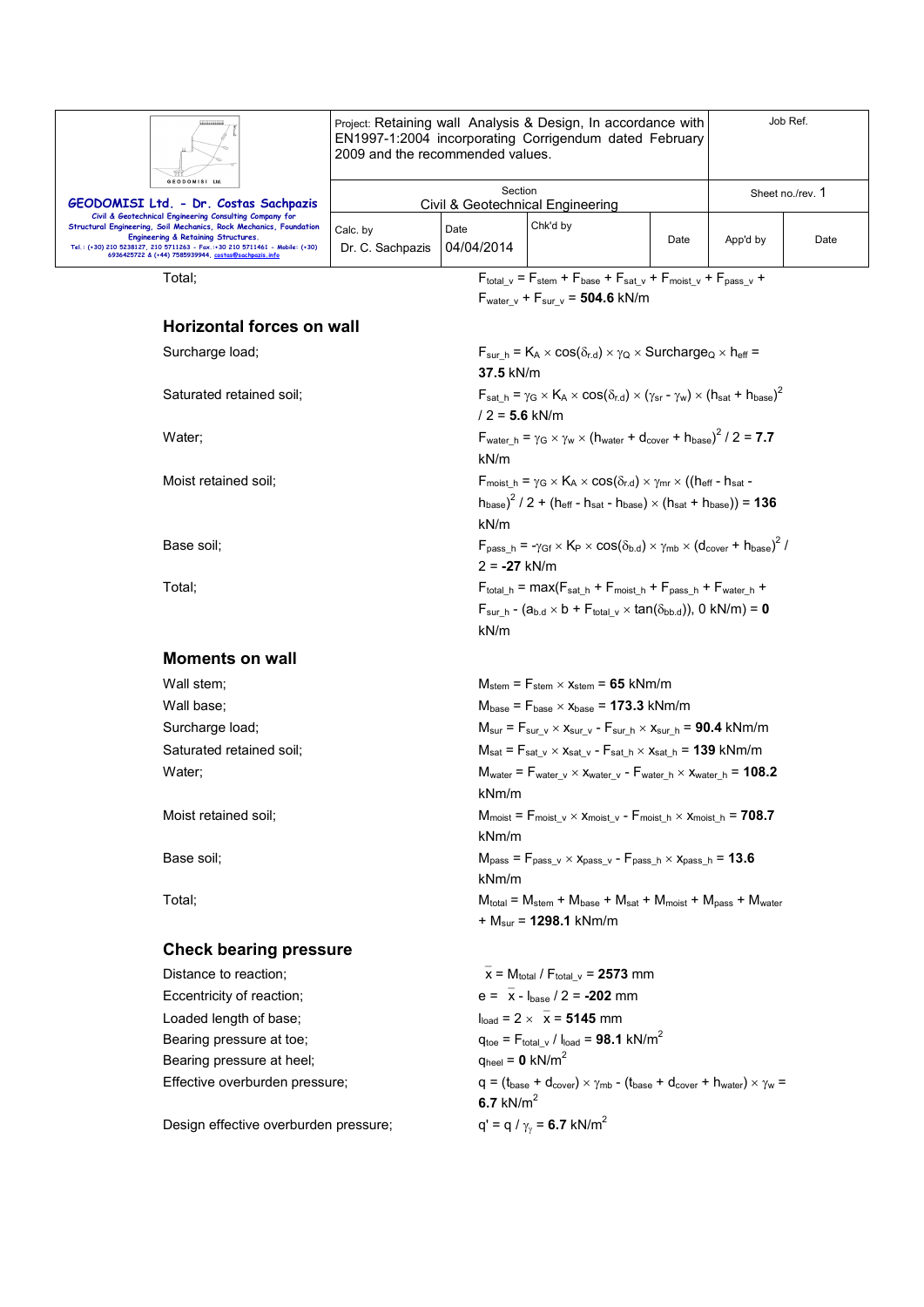| GEODOMISI Ltd.                                                                                                                                                                                                                                                                                              | Job Ref.<br>Project: Retaining wall Analysis & Design, In accordance with<br>EN1997-1:2004 incorporating Corrigendum dated February<br>2009 and the recommended values. |                    |                                                                                                                                |      |                  |      |
|-------------------------------------------------------------------------------------------------------------------------------------------------------------------------------------------------------------------------------------------------------------------------------------------------------------|-------------------------------------------------------------------------------------------------------------------------------------------------------------------------|--------------------|--------------------------------------------------------------------------------------------------------------------------------|------|------------------|------|
| GEODOMISI Ltd. - Dr. Costas Sachpazis                                                                                                                                                                                                                                                                       |                                                                                                                                                                         | Section            | Civil & Geotechnical Engineering                                                                                               |      | Sheet no./rev. 1 |      |
| Civil & Geotechnical Engineering Consulting Company for<br>Structural Engineering, Soil Mechanics, Rock Mechanics, Foundation<br>Engineering & Retaining Structures.<br>Tel.: (+30) 210 5238127, 210 5711263 - Fax.:+30 210 5711461 - Mobile: (+30)<br>6936425722 & (+44) 7585939944, costas@sachpazis.info | Calc. by<br>Dr. C. Sachpazis                                                                                                                                            | Date<br>04/04/2014 | Chk'd by                                                                                                                       | Date | App'd by         | Date |
| Bearing resistance factors;                                                                                                                                                                                                                                                                                 | $N_q = Exp(\pi \times tan(\phi_{b.d})) \times (tan(45 deg + \phi_{b.d} / 2))^2 =$                                                                                       |                    |                                                                                                                                |      |                  |      |
|                                                                                                                                                                                                                                                                                                             |                                                                                                                                                                         | 6.698              |                                                                                                                                |      |                  |      |
|                                                                                                                                                                                                                                                                                                             |                                                                                                                                                                         |                    | $N_c = (N_a - 1) \times \cot(\phi_{b,d}) = 15.273$                                                                             |      |                  |      |
|                                                                                                                                                                                                                                                                                                             |                                                                                                                                                                         |                    | $N_v = 2 \times (N_q - 1) \times \tan(\phi_{b,d}) = 4.251$                                                                     |      |                  |      |
| Foundation shape factors;                                                                                                                                                                                                                                                                                   |                                                                                                                                                                         | $s_0 = 1$          |                                                                                                                                |      |                  |      |
|                                                                                                                                                                                                                                                                                                             |                                                                                                                                                                         | $s_{v} = 1$        |                                                                                                                                |      |                  |      |
|                                                                                                                                                                                                                                                                                                             |                                                                                                                                                                         | $s_c = 1$          |                                                                                                                                |      |                  |      |
| Load inclination factors;                                                                                                                                                                                                                                                                                   |                                                                                                                                                                         |                    | $H = F_{total h} = 0$ kN/m                                                                                                     |      |                  |      |
|                                                                                                                                                                                                                                                                                                             |                                                                                                                                                                         |                    | $V = F_{total_v} = 504.6$ kN/m                                                                                                 |      |                  |      |
|                                                                                                                                                                                                                                                                                                             |                                                                                                                                                                         | $m = 2$            |                                                                                                                                |      |                  |      |
|                                                                                                                                                                                                                                                                                                             |                                                                                                                                                                         |                    | $i_0 = [1 - H / (V + I_{load} \times C_{b,d} \times \text{cot}(\phi_{b,d}))]^{m} = 1$                                          |      |                  |      |
|                                                                                                                                                                                                                                                                                                             |                                                                                                                                                                         |                    | $i_y = [1 - H / (V + I_{load} \times C_{b.d} \times \cot(\phi_{b.d}))]^{(m+1)} = 1$                                            |      |                  |      |
|                                                                                                                                                                                                                                                                                                             |                                                                                                                                                                         |                    | $i_c = i_a - (1 - i_a) / (N_c \times \tan(\phi_{b,d})) = 1$                                                                    |      |                  |      |
| Net ultimate bearing capacity;                                                                                                                                                                                                                                                                              |                                                                                                                                                                         |                    | $n_f = C_{\text{bd}} \times N_c \times S_c \times i_c + q' \times N_q \times S_q \times i_q + 0.5 \times (\gamma_{\text{mb}})$ |      |                  |      |
|                                                                                                                                                                                                                                                                                                             |                                                                                                                                                                         |                    | $-\gamma_w$ ) × $I_{load}$ × $N_v$ × $s_v$ × $i_v$ = 217.7 kN/m <sup>2</sup>                                                   |      |                  |      |
| Factor of safety:                                                                                                                                                                                                                                                                                           |                                                                                                                                                                         |                    | $FoS_{\text{bn}} = n_f / max(q_{\text{toe}} , q_{\text{heel}}) = 2.22$                                                         |      |                  |      |
|                                                                                                                                                                                                                                                                                                             |                                                                                                                                                                         |                    | PASS - Allowable bearing pressure exceeds maximum applied bearing pressure                                                     |      |                  |      |

# **RETAINING WALL DESIGN**

**In accordance with EN1992-1-1:2004 incorporating Corrigendum dated January 2008 and the recommended values** 

# **Concrete details - Table 3.1 - Strength and deformation characteristics for**

#### **concrete**

| Concrete strength class;                         | C <sub>20</sub> /25                                                                                        |
|--------------------------------------------------|------------------------------------------------------------------------------------------------------------|
| Characteristic compressive cylinder strength;    | $f_{ck} = 20$ N/mm <sup>2</sup>                                                                            |
| Characteristic compressive cube strength;        | $f_{ck.cube} = 25$ N/mm <sup>2</sup>                                                                       |
| Mean value of compressive cylinder strength;     | $f_{cm} = f_{ck} + 8$ N/mm <sup>2</sup> = 28 N/mm <sup>2</sup>                                             |
| Mean value of axial tensile strength;            | $f_{\text{ctm}} = 0.3 \text{ N/mm}^2 \times (f_{\text{ck}} / 1 \text{ N/mm}^2)^{2/3} = 2.2 \text{ N/mm}^2$ |
| 5% fractile of axial tensile strength;           | $f_{\text{ctk.0.05}} = 0.7 \times f_{\text{ctm}} = 1.5 \text{ N/mm}^2$                                     |
| Secant modulus of elasticity of concrete;        | $E_{cm}$ = 22 kN/mm <sup>2</sup> × (f <sub>cm</sub> / 10 N/mm <sup>2</sup> ) <sup>0.3</sup> = <b>29962</b> |
| $N/mm^2$                                         |                                                                                                            |
| Partial factor for concrete - Table 2.1N;        | $y_C = 1.50$                                                                                               |
| Compressive strength coefficient - cl.3.1.6(1);  | $\alpha_{\rm cc}$ = 1.00                                                                                   |
| Design compressive concrete strength - exp.3.15; | $f_{\rm cd} = \alpha_{\rm cc} \times f_{\rm ck} / \gamma_{\rm C} = 13.3$ N/mm <sup>2</sup>                 |
| Maximum aggregate size;                          | $h_{\text{a}\text{a}} = 20$ mm                                                                             |
| <b>Reinforcement details</b>                     |                                                                                                            |
| Characteristic yield strength of reinforcement;  | $f_{\text{vk}} = 500 \text{ N/mm}^2$                                                                       |

Modulus of elasticity of reinforcement;  $E_s = 200000 \text{ N/mm}^2$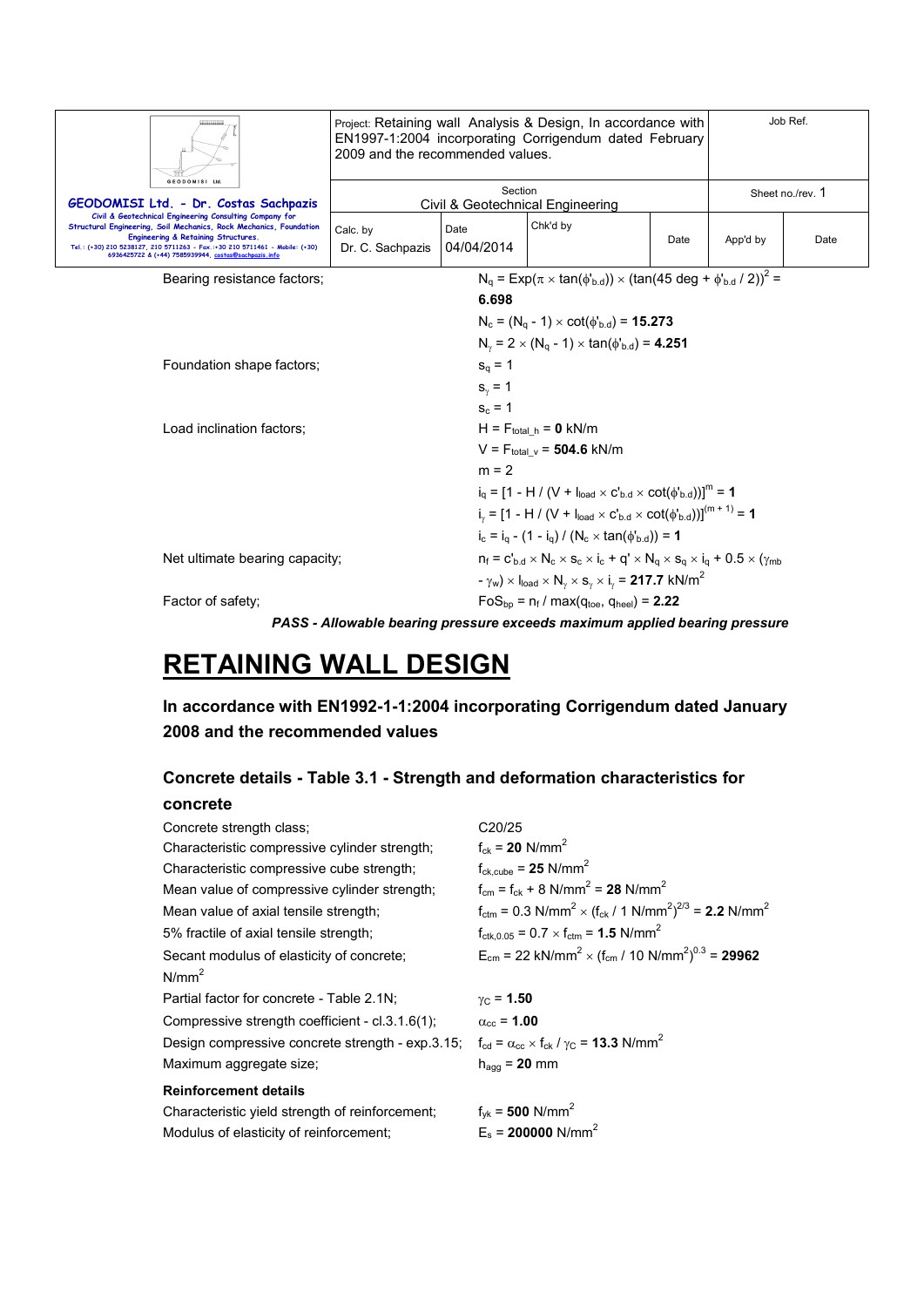|                                                                                                                                                                                                                                                  | 2009 and the recommended values. |                             | Project: Retaining wall Analysis & Design, In accordance with<br>EN1997-1:2004 incorporating Corrigendum dated February |      |          | Job Ref.         |
|--------------------------------------------------------------------------------------------------------------------------------------------------------------------------------------------------------------------------------------------------|----------------------------------|-----------------------------|-------------------------------------------------------------------------------------------------------------------------|------|----------|------------------|
| GEODOMISI Ltd                                                                                                                                                                                                                                    |                                  | Section                     |                                                                                                                         |      |          | Sheet no./rev. 1 |
| GEODOMISI Ltd. - Dr. Costas Sachpazis<br>Civil & Geotechnical Engineering Consulting Company for                                                                                                                                                 |                                  |                             | Civil & Geotechnical Engineering                                                                                        |      |          |                  |
| Structural Engineering, Soil Mechanics, Rock Mechanics, Foundation<br>Engineering & Retaining Structures.<br>Tel.: (+30) 210 5238127, 210 5711263 - Fax.:+30 210 5711461 - Mobile: (+30)<br>6936425722 & (+44) 7585939944, costas@sachpazis.info | Calc. by<br>Dr. C. Sachpazis     | Date<br>04/04/2014          | Chk'd by                                                                                                                | Date | App'd by | Date             |
| Partial factor for reinforcing steel - Table 2.1N;                                                                                                                                                                                               |                                  | $\gamma_{\rm S}$ = 1.15     |                                                                                                                         |      |          |                  |
| Design yield strength of reinforcement;                                                                                                                                                                                                          |                                  |                             | $f_{yd} = f_{yk} / \gamma_s = 435$ N/mm <sup>2</sup>                                                                    |      |          |                  |
| <b>Cover to reinforcement</b>                                                                                                                                                                                                                    |                                  |                             |                                                                                                                         |      |          |                  |
| Front face of stem;                                                                                                                                                                                                                              |                                  | $c_{\rm sf} = 40 \; \rm mm$ |                                                                                                                         |      |          |                  |
| Rear face of stem;                                                                                                                                                                                                                               |                                  | $c_{sr} = 50$ mm            |                                                                                                                         |      |          |                  |
| Top face of base;                                                                                                                                                                                                                                |                                  | $c_{bt} = 50$ mm            |                                                                                                                         |      |          |                  |
| Bottom face of base;                                                                                                                                                                                                                             |                                  | $c_{bb} = 75$ mm            |                                                                                                                         |      |          |                  |
| Check stem design at base of stem                                                                                                                                                                                                                |                                  |                             |                                                                                                                         |      |          |                  |
| Depth of section;                                                                                                                                                                                                                                |                                  | $h = 550$ mm                |                                                                                                                         |      |          |                  |
| <b>Rectangular section in flexure - Section 6.1</b>                                                                                                                                                                                              |                                  |                             |                                                                                                                         |      |          |                  |
| Design bending moment combination 1;                                                                                                                                                                                                             |                                  |                             | $M = 235.8$ kNm/m                                                                                                       |      |          |                  |
| Depth to tension reinforcement;                                                                                                                                                                                                                  |                                  |                             | $d = h - c_{sr} - \phi_{sr} / 2 = 488$ mm                                                                               |      |          |                  |
|                                                                                                                                                                                                                                                  |                                  |                             | K = M / ( $d^2 \times f_{ck}$ ) = 0.050                                                                                 |      |          |                  |
|                                                                                                                                                                                                                                                  |                                  | $K' = 0.196$                |                                                                                                                         |      |          |                  |
|                                                                                                                                                                                                                                                  |                                  |                             | $K > K$ - No compression reinforcement is required                                                                      |      |          |                  |
| Lever arm;<br>463 mm                                                                                                                                                                                                                             |                                  |                             | z = min(0.5 + 0.5 $\times$ (1 – 3.53 $\times$ K) <sup>0.5</sup> , 0.95) $\times$ d =                                    |      |          |                  |
| Depth of neutral axis;                                                                                                                                                                                                                           |                                  |                             | $x = 2.5 \times (d - z) = 61$ mm                                                                                        |      |          |                  |
| Area of tension reinforcement required;                                                                                                                                                                                                          |                                  |                             | $A_{sr.read} = M / (f_{vd} \times z) = 1171$ mm <sup>2</sup> /m                                                         |      |          |                  |
| Tension reinforcement provided;                                                                                                                                                                                                                  |                                  |                             | 25 dia.bars @ 200 c/c                                                                                                   |      |          |                  |
| Area of tension reinforcement provided;                                                                                                                                                                                                          |                                  |                             | $A_{sr,prov} = \pi \times \phi_{sr}^2 / (4 \times s_{sr}) = 2454$ mm <sup>2</sup> /m                                    |      |          |                  |
| Minimum area of reinforcement - exp.9.1N;<br>mm <sup>2</sup> /m                                                                                                                                                                                  |                                  |                             | $A_{sr,min} = max(0.26 \times f_{ctm} / f_{yk}, 0.0013) \times d = 634$                                                 |      |          |                  |
| Maximum area of reinforcement - cl.9.2.1.1(3);                                                                                                                                                                                                   |                                  |                             | $A_{sr,max} = 0.04 \times h = 22000$ mm <sup>2</sup> /m                                                                 |      |          |                  |
|                                                                                                                                                                                                                                                  |                                  |                             | $max(A_{sr,req}, A_{sr,min}) / A_{sr,prov} = 0.477$                                                                     |      |          |                  |
|                                                                                                                                                                                                                                                  |                                  |                             | PASS - Area of reinforcement provided is greater than area of reinforcement required                                    |      |          |                  |
| <b>Crack control - Section 7.3</b>                                                                                                                                                                                                               |                                  |                             |                                                                                                                         |      |          |                  |
| Limiting crack width;                                                                                                                                                                                                                            |                                  | $w_{max}$ = 0.3 mm          |                                                                                                                         |      |          |                  |

| $\mathsf{m}$ . The state of $\mathsf{m}$ and $\mathsf{m}$ and $\mathsf{m}$ | $\mathbf{v}$                                                                                     |
|----------------------------------------------------------------------------|--------------------------------------------------------------------------------------------------|
| Variable load factor - EN1990 - Table A1.1;                                | $v_2 = 0.3$                                                                                      |
| Serviceability bending moment;                                             | $M_{\rm{sls}} = 152.3$ kNm/m                                                                     |
| Tensile stress in reinforcement;                                           | $\sigma_s$ = M <sub>sls</sub> / (A <sub>sr.prov</sub> $\times$ z) = <b>134</b> N/mm <sup>2</sup> |
| Load duration;                                                             | Long term                                                                                        |
| Load duration factor:                                                      | $k_t = 0.4$                                                                                      |
| Effective area of concrete in tension:                                     | $A_{c,eff}$ = min(2.5 $\times$ (h - d), (h – x) / 3, h / 2) = <b>156250</b>                      |
| mm <sup>2</sup> /m                                                         |                                                                                                  |
| Mean value of concrete tensile strength;                                   | $f_{\text{ct.eff}} = f_{\text{ctm}} = 2.2 \text{ N/mm}^2$                                        |
| Reinforcement ratio;                                                       | $\rho_{\text{p,eff}} = A_{\text{sr,prov}} / A_{\text{c,eff}} = 0.016$                            |
| Modular ratio;                                                             | $\alpha_e = E_s / E_{cm} = 6.675$                                                                |
| Bond property coefficient:                                                 | $k_1 = 0.8$                                                                                      |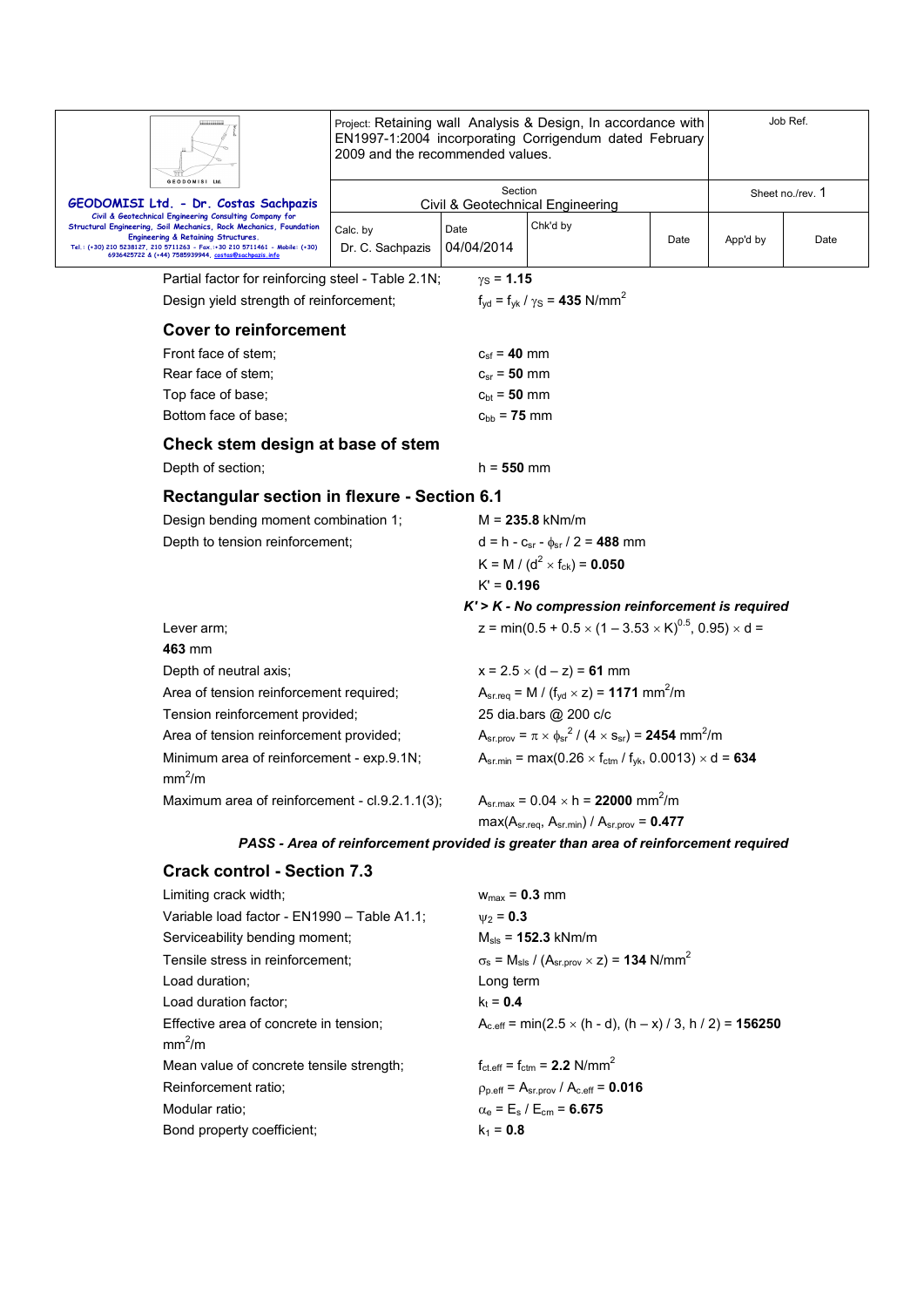|                                                                                                                                                                            | Project: Retaining wall Analysis & Design, In accordance with<br>EN1997-1:2004 incorporating Corrigendum dated February<br>2009 and the recommended values. |                        | Job Ref.                                                                                                                                                                                          |      |                  |      |  |
|----------------------------------------------------------------------------------------------------------------------------------------------------------------------------|-------------------------------------------------------------------------------------------------------------------------------------------------------------|------------------------|---------------------------------------------------------------------------------------------------------------------------------------------------------------------------------------------------|------|------------------|------|--|
| <b>GEODOMISI</b><br>GEODOMISI Ltd. - Dr. Costas Sachpazis                                                                                                                  | Section<br>Civil & Geotechnical Engineering                                                                                                                 |                        |                                                                                                                                                                                                   |      | Sheet no./rev. 1 |      |  |
| Civil & Geotechnical Engineering Consulting Company for<br>Structural Engineering, Soil Mechanics, Rock Mechanics, Foundation                                              |                                                                                                                                                             | Date                   | Chk'd by                                                                                                                                                                                          |      |                  |      |  |
| Engineering & Retaining Structures.<br>Tel.: (+30) 210 5238127, 210 5711263 - Fax.:+30 210 5711461 - Mobile: (+30)<br>6936425722 & (+44) 7585939944, costas@sachpazis.info | Calc. by<br>Dr. C. Sachpazis                                                                                                                                | 04/04/2014             |                                                                                                                                                                                                   | Date | App'd by         | Date |  |
| Strain distribution coefficient:                                                                                                                                           |                                                                                                                                                             | $k_2 = 0.5$            |                                                                                                                                                                                                   |      |                  |      |  |
|                                                                                                                                                                            |                                                                                                                                                             | $k_3 = 3.4$            |                                                                                                                                                                                                   |      |                  |      |  |
|                                                                                                                                                                            |                                                                                                                                                             | $k_4 = 0.425$          |                                                                                                                                                                                                   |      |                  |      |  |
| Maximum crack spacing - exp.7.11;                                                                                                                                          |                                                                                                                                                             |                        | $S_{r, max} = k_3 \times C_{sr} + k_1 \times k_2 \times k_4 \times \phi_{sr} / \rho_{p, eff} = 441$ mm                                                                                            |      |                  |      |  |
| Maximum crack width - exp.7.8;                                                                                                                                             |                                                                                                                                                             |                        | $w_k = s_{r,\text{max}} \times \text{max}(\sigma_s - k_t \times (f_{\text{ct.eff}} / p_{p,\text{eff}}) \times (1 + \alpha_e \times$<br>$\rho_{p,eff}$ ), $0.6 \times \sigma_s$ ) / E <sub>s</sub> |      |                  |      |  |
|                                                                                                                                                                            |                                                                                                                                                             | $w_k = 0.177$ mm       |                                                                                                                                                                                                   |      |                  |      |  |
|                                                                                                                                                                            |                                                                                                                                                             | $w_k / w_{max} = 0.59$ |                                                                                                                                                                                                   |      |                  |      |  |
|                                                                                                                                                                            |                                                                                                                                                             |                        | PASS - Maximum crack width is less than limiting crack width                                                                                                                                      |      |                  |      |  |
| Rectangular section in shear - Section 6.2                                                                                                                                 |                                                                                                                                                             |                        |                                                                                                                                                                                                   |      |                  |      |  |
| Design shear force;                                                                                                                                                        |                                                                                                                                                             | $V = 153.5$ kN/m       |                                                                                                                                                                                                   |      |                  |      |  |
|                                                                                                                                                                            |                                                                                                                                                             |                        | $C_{\text{Rd.c}}$ = 0.18 / $\gamma_{\text{C}}$ = 0.120                                                                                                                                            |      |                  |      |  |
|                                                                                                                                                                            |                                                                                                                                                             |                        | $k = min(1 + \sqrt{200} \text{ mm / d})$ , 2) = 1.641                                                                                                                                             |      |                  |      |  |
|                                                                                                                                                                            | Longitudinal reinforcement ratio;                                                                                                                           |                        | $p_1 = min(A_{sr,prov}/d, 0.02) = 0.005$                                                                                                                                                          |      |                  |      |  |
|                                                                                                                                                                            |                                                                                                                                                             |                        | $v_{\text{min}} = 0.035 \text{ N}^{1/2}/\text{mm} \times \text{K}^{3/2} \times \text{f}_{\text{ck}}^{0.5} = 0.329 \text{ N/mm}^2$                                                                 |      |                  |      |  |
| $v_{min}$ ) × d                                                                                                                                                            | Design shear resistance - exp.6.2a & 6.2b;                                                                                                                  |                        | $V_{\text{Rd.c}} = \max(C_{\text{Rd.c}} \times k \times (100 \text{ N}^2/\text{mm}^4 \times \rho_1 \times f_{\text{ck}})^{1/3},$                                                                  |      |                  |      |  |
|                                                                                                                                                                            |                                                                                                                                                             |                        | $V_{\text{Rd.c}}$ = 207.2 kN/m                                                                                                                                                                    |      |                  |      |  |
|                                                                                                                                                                            |                                                                                                                                                             |                        | $V/V_{Rd,c} = 0.741$                                                                                                                                                                              |      |                  |      |  |
|                                                                                                                                                                            |                                                                                                                                                             |                        | PASS - Design shear resistance exceeds design shear force                                                                                                                                         |      |                  |      |  |
| Horizontal reinforcement parallel to face of stem - Section 9.6                                                                                                            |                                                                                                                                                             |                        |                                                                                                                                                                                                   |      |                  |      |  |
| Minimum area of reinforcement - cl.9.6.3(1);<br>614 mm <sup>2</sup> /m                                                                                                     |                                                                                                                                                             |                        | $A_{sx,req}$ = max(0.25 $\times$ A <sub>sr.prov</sub> , 0.001 $\times$ (t <sub>stem</sub> + l <sub>slf</sub> )) =                                                                                 |      |                  |      |  |
| Maximum spacing of reinforcement $-$ cl.9.6.3(2);                                                                                                                          |                                                                                                                                                             |                        | $S_{\text{sx max}}$ = 400 mm                                                                                                                                                                      |      |                  |      |  |
| Transverse reinforcement provided;                                                                                                                                         |                                                                                                                                                             |                        | 16 dia.bars @ 200 c/c                                                                                                                                                                             |      |                  |      |  |
| Area of transverse reinforcement provided;                                                                                                                                 |                                                                                                                                                             |                        | $A_{sx,prov} = \pi \times \phi_{sx}^2 / (4 \times s_{sx}) = 1005$ mm <sup>2</sup> /m                                                                                                              |      |                  |      |  |
|                                                                                                                                                                            |                                                                                                                                                             |                        | PASS - Area of reinforcement provided is greater than area of reinforcement required                                                                                                              |      |                  |      |  |
| Check base design at toe                                                                                                                                                   |                                                                                                                                                             |                        |                                                                                                                                                                                                   |      |                  |      |  |
| Depth of section;                                                                                                                                                          |                                                                                                                                                             | $h = 450$ mm           |                                                                                                                                                                                                   |      |                  |      |  |
| <b>Rectangular section in flexure - Section 6.1</b>                                                                                                                        |                                                                                                                                                             |                        |                                                                                                                                                                                                   |      |                  |      |  |
| Design bending moment combination 1;                                                                                                                                       |                                                                                                                                                             |                        | $M = 48.9$ kNm/m                                                                                                                                                                                  |      |                  |      |  |
| Depth to tension reinforcement;                                                                                                                                            |                                                                                                                                                             |                        | $d = h - c_{bb} - \phi_{bb} / 2 = 367$ mm                                                                                                                                                         |      |                  |      |  |
|                                                                                                                                                                            |                                                                                                                                                             |                        | K = M / ( $d^2$ × f <sub>ck</sub> ) = 0.018                                                                                                                                                       |      |                  |      |  |
|                                                                                                                                                                            |                                                                                                                                                             | $K' = 0.196$           |                                                                                                                                                                                                   |      |                  |      |  |
|                                                                                                                                                                            |                                                                                                                                                             |                        | $K$ '> $K$ - No compression reinforcement is required                                                                                                                                             |      |                  |      |  |
| Lever arm;                                                                                                                                                                 |                                                                                                                                                             |                        | z = min(0.5 + 0.5 $\times$ (1 – 3.53 $\times$ K) <sup>0.5</sup> , 0.95) $\times$ d =                                                                                                              |      |                  |      |  |
| 349 mm                                                                                                                                                                     |                                                                                                                                                             |                        |                                                                                                                                                                                                   |      |                  |      |  |
| Depth of neutral axis;                                                                                                                                                     |                                                                                                                                                             |                        | $x = 2.5 \times (d - z) = 46$ mm                                                                                                                                                                  |      |                  |      |  |
| Area of tension reinforcement required;                                                                                                                                    |                                                                                                                                                             |                        | $A_{\text{bb}.\text{req}} = M / (f_{\text{yd}} \times z) = 323 \text{ mm}^2/\text{m}$                                                                                                             |      |                  |      |  |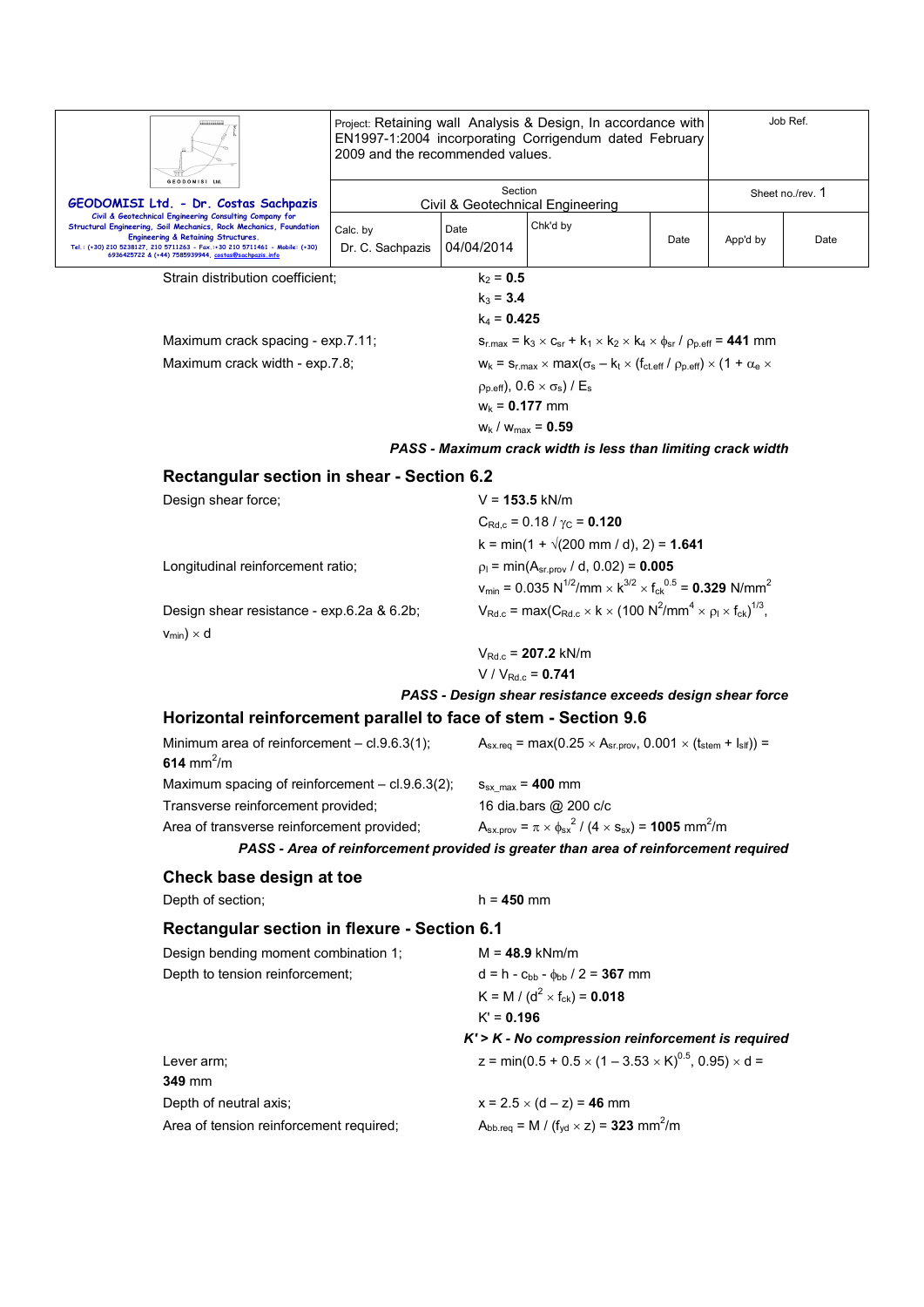|                                                                                                                                                                            | Project: Retaining wall Analysis & Design, In accordance with<br>EN1997-1:2004 incorporating Corrigendum dated February<br>2009 and the recommended values. |                    |                                                                                                                                       | Job Ref. |                  |      |  |
|----------------------------------------------------------------------------------------------------------------------------------------------------------------------------|-------------------------------------------------------------------------------------------------------------------------------------------------------------|--------------------|---------------------------------------------------------------------------------------------------------------------------------------|----------|------------------|------|--|
| GEODOMISI Ltd. - Dr. Costas Sachpazis                                                                                                                                      | GEODOMISI Ltd.                                                                                                                                              |                    | Section                                                                                                                               |          | Sheet no./rev. 1 |      |  |
| Civil & Geotechnical Engineering Consulting Company for<br>Structural Engineering, Soil Mechanics, Rock Mechanics, Foundation                                              |                                                                                                                                                             |                    | Civil & Geotechnical Engineering<br>Chk'd by                                                                                          |          |                  |      |  |
| Engineering & Retaining Structures.<br>Tel.: (+30) 210 5238127, 210 5711263 - Fax.:+30 210 5711461 - Mobile: (+30)<br>6936425722 & (+44) 7585939944, costas@sachpazis.info | Calc. by<br>Dr. C. Sachpazis                                                                                                                                | Date<br>04/04/2014 |                                                                                                                                       | Date     | App'd by         | Date |  |
| Tension reinforcement provided;                                                                                                                                            |                                                                                                                                                             |                    | 16 dia.bars @ 200 c/c                                                                                                                 |          |                  |      |  |
| Area of tension reinforcement provided;                                                                                                                                    |                                                                                                                                                             |                    | $A_{\text{bb.}prow} = \pi \times \phi_{\text{bb}}^2 / (4 \times s_{\text{bb}}) = 1005 \text{ mm}^2/\text{m}$                          |          |                  |      |  |
| mm <sup>2</sup> /m                                                                                                                                                         | Minimum area of reinforcement - exp.9.1N;                                                                                                                   |                    | $A_{bb,min} = max(0.26 \times f_{ctm} / f_{yk}, 0.0013) \times d = 477$                                                               |          |                  |      |  |
| Maximum area of reinforcement - cl.9.2.1.1(3);                                                                                                                             |                                                                                                                                                             |                    | $A_{bb,max} = 0.04 \times h = 18000$ mm <sup>2</sup> /m                                                                               |          |                  |      |  |
|                                                                                                                                                                            |                                                                                                                                                             |                    | $max(A_{bb.req}, A_{bb.min}) / A_{bb.prov} = 0.475$                                                                                   |          |                  |      |  |
|                                                                                                                                                                            |                                                                                                                                                             |                    | PASS - Area of reinforcement provided is greater than area of reinforcement required                                                  |          |                  |      |  |
|                                                                                                                                                                            |                                                                                                                                                             |                    |                                                                                                                                       |          |                  |      |  |
| <b>Crack control - Section 7.3</b>                                                                                                                                         |                                                                                                                                                             |                    |                                                                                                                                       |          |                  |      |  |
| Limiting crack width;                                                                                                                                                      |                                                                                                                                                             |                    | $w_{max} = 0.3$ mm                                                                                                                    |          |                  |      |  |
| Variable load factor - EN1990 - Table A1.1;                                                                                                                                |                                                                                                                                                             | $v_2 = 0.3$        |                                                                                                                                       |          |                  |      |  |
| Serviceability bending moment;                                                                                                                                             |                                                                                                                                                             |                    | $M_{\rm{sls}} = 35.3 \text{ kNm/m}$                                                                                                   |          |                  |      |  |
| Tensile stress in reinforcement;                                                                                                                                           |                                                                                                                                                             |                    | $\sigma_s$ = M <sub>sis</sub> / (A <sub>bb.prov</sub> $\times$ z) = <b>100.8</b> N/mm <sup>2</sup>                                    |          |                  |      |  |
| Load duration;                                                                                                                                                             |                                                                                                                                                             |                    | Long term                                                                                                                             |          |                  |      |  |
| Load duration factor;                                                                                                                                                      |                                                                                                                                                             | $k_t = 0.4$        |                                                                                                                                       |          |                  |      |  |
| Effective area of concrete in tension;<br>mm <sup>2</sup> /m                                                                                                               |                                                                                                                                                             |                    | $A_{c.eff}$ = min(2.5 $\times$ (h - d), (h – x) / 3, h / 2) = 134708                                                                  |          |                  |      |  |
| Mean value of concrete tensile strength;                                                                                                                                   |                                                                                                                                                             |                    | $f_{\text{ct eff}} = f_{\text{ctm}} = 2.2 \text{ N/mm}^2$                                                                             |          |                  |      |  |
| Reinforcement ratio:                                                                                                                                                       |                                                                                                                                                             |                    | $p_{p.eff} = A_{bb.prov} / A_{c.eff} = 0.007$                                                                                         |          |                  |      |  |
| Modular ratio;                                                                                                                                                             |                                                                                                                                                             |                    | $\alpha_{\rm e}$ = E <sub>s</sub> / E <sub>cm</sub> = 6.675                                                                           |          |                  |      |  |
| Bond property coefficient;                                                                                                                                                 |                                                                                                                                                             |                    | $k_1 = 0.8$                                                                                                                           |          |                  |      |  |
| Strain distribution coefficient;                                                                                                                                           |                                                                                                                                                             |                    | $k_2 = 0.5$                                                                                                                           |          |                  |      |  |
|                                                                                                                                                                            |                                                                                                                                                             |                    | $k_3 = 3.4$                                                                                                                           |          |                  |      |  |
|                                                                                                                                                                            |                                                                                                                                                             | $k_4$ = 0.425      |                                                                                                                                       |          |                  |      |  |
| Maximum crack spacing - exp.7.11;                                                                                                                                          |                                                                                                                                                             |                    | $s_{r,max} = k_3 \times c_{bb} + k_1 \times k_2 \times k_4 \times \phi_{bb} / \rho_{p,eff} = 619$ mm                                  |          |                  |      |  |
| Maximum crack width - exp.7.8;                                                                                                                                             |                                                                                                                                                             |                    | $W_k = S_{r,\text{max}} \times \text{max}(\sigma_s - k_t \times (f_{\text{ct.eff}}/ \rho_{p,\text{eff}}) \times (1 + \alpha_e \times$ |          |                  |      |  |
|                                                                                                                                                                            |                                                                                                                                                             |                    | $p_{p.eff}$ , 0.6 $\times \sigma_s$ ) / E <sub>s</sub>                                                                                |          |                  |      |  |
|                                                                                                                                                                            |                                                                                                                                                             |                    | $w_k = 0.187$ mm                                                                                                                      |          |                  |      |  |
|                                                                                                                                                                            |                                                                                                                                                             |                    | $w_k / w_{max} = 0.625$                                                                                                               |          |                  |      |  |

*PASS - Maximum crack width is less than limiting crack width* 

## **Rectangular section in shear - Section 6.2**

| Design shear force;                        | $V = 97.4$ kN/m                                                                                                                   |
|--------------------------------------------|-----------------------------------------------------------------------------------------------------------------------------------|
|                                            | $C_{\text{Rd.c}}$ = 0.18 / $\gamma_{\text{C}}$ = 0.120                                                                            |
|                                            | $k = min(1 + \sqrt{200 \text{ mm}/ d})$ , 2) = 1.738                                                                              |
| Longitudinal reinforcement ratio;          | $p_1 = min(A_{bb,nrov} / d, 0.02) = 0.003$                                                                                        |
|                                            | $v_{\text{min}} = 0.035 \text{ N}^{1/2}/\text{mm} \times \text{K}^{3/2} \times \text{f}_{\text{ck}}^{0.5} = 0.359 \text{ N/mm}^2$ |
| Design shear resistance - exp.6.2a & 6.2b; | $V_{\text{Rd.c}} = \max(C_{\text{Rd.c}} \times k \times (100 \text{ N}^2/\text{mm}^4 \times \rho_1 \times f_{\text{ck}})^{1/3}$   |
| $v_{min}$ ) $\times$ d                     |                                                                                                                                   |
|                                            | $V_{\text{Rd.c}} = 134.9 \text{ kN/m}$                                                                                            |
|                                            | $V/V_{Rd.c} = 0.722$                                                                                                              |

*PASS - Design shear resistance exceeds design shear force*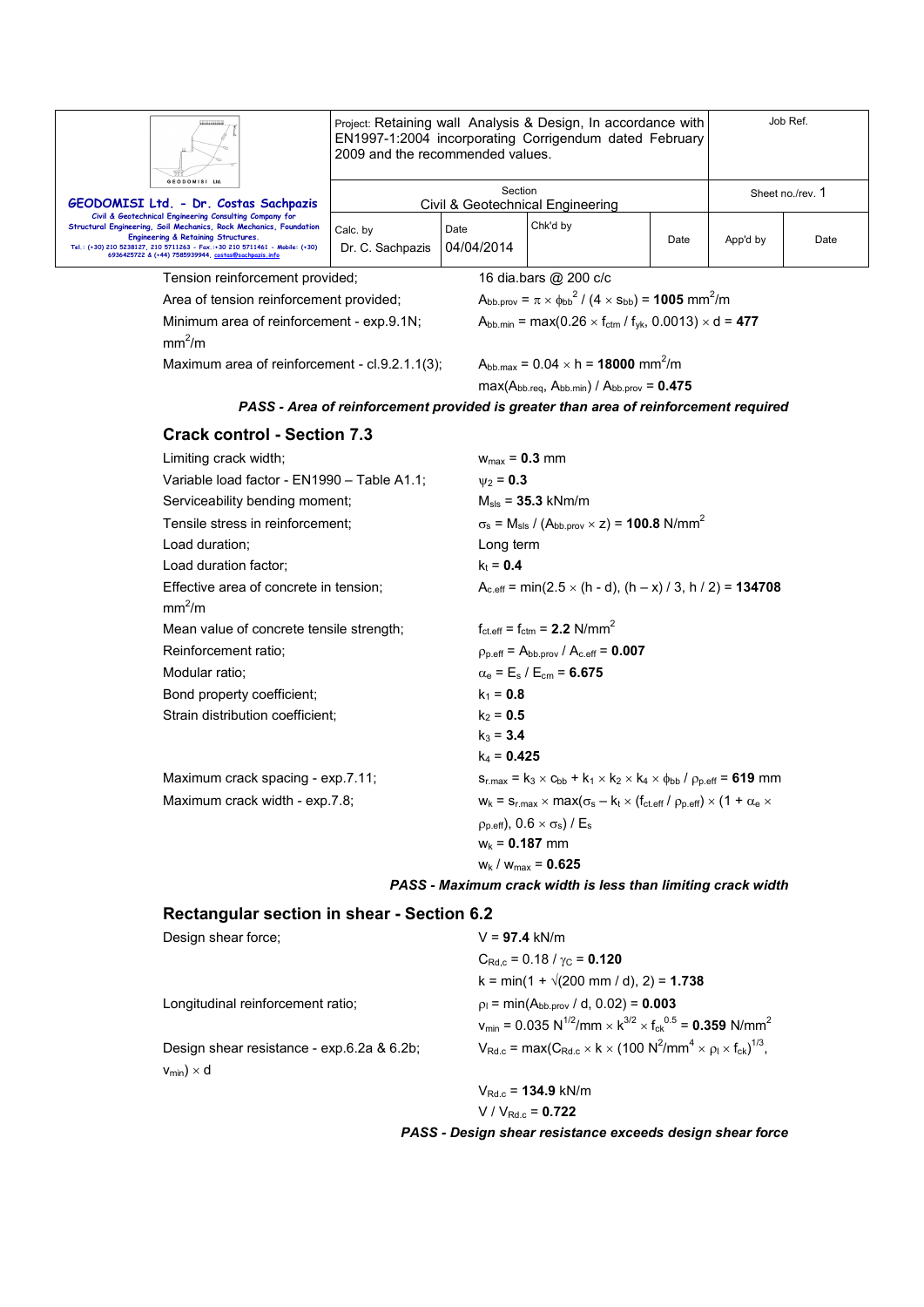| $\Box$<br>GEODOMISI Ltd.                                                                                                                                                                                                                                                                                               | Job Ref.<br>Project: Retaining wall Analysis & Design, In accordance with<br>EN1997-1:2004 incorporating Corrigendum dated February<br>2009 and the recommended values. |                    |          |      |                  |      |
|------------------------------------------------------------------------------------------------------------------------------------------------------------------------------------------------------------------------------------------------------------------------------------------------------------------------|-------------------------------------------------------------------------------------------------------------------------------------------------------------------------|--------------------|----------|------|------------------|------|
| GEODOMISI Ltd. - Dr. Costas Sachpazis                                                                                                                                                                                                                                                                                  | Section<br>Civil & Geotechnical Engineering                                                                                                                             |                    |          |      | Sheet no./rev. 1 |      |
| Civil & Geotechnical Engineering Consulting Company for<br>Structural Engineering, Soil Mechanics, Rock Mechanics, Foundation<br><b>Engineering &amp; Retaining Structures.</b><br>Tel.: (+30) 210 5238127, 210 5711263 - Fax.:+30 210 5711461 - Mobile: (+30)<br>6936425722 & (+44) 7585939944, costas@sachpazis.info | Calc. by<br>Dr. C. Sachpazis                                                                                                                                            | Date<br>04/04/2014 | Chk'd by | Date | App'd by         | Date |

## **Check base design at heel**

Depth of section; h = 450 mm **Rectangular section in flexure - Section 6.1** 

| Design bending moment combination 2;                            | $M = 238.1$ kNm/m                                                                                               |
|-----------------------------------------------------------------|-----------------------------------------------------------------------------------------------------------------|
| Depth to tension reinforcement;                                 | $d = h - c_{bt} - \phi_{bt} / 2 = 388$ mm                                                                       |
|                                                                 | K = M / (d <sup>2</sup> × f <sub>ck</sub> ) = <b>0.079</b>                                                      |
|                                                                 | $K' = 0.196$                                                                                                    |
|                                                                 | $K'$ > $K$ - No compression reinforcement is required                                                           |
| Lever arm;                                                      | z = min(0.5 + 0.5 $\times$ (1 – 3.53 $\times$ K) <sup>0.5</sup> , 0.95) $\times$ d =                            |
| <b>358 mm</b>                                                   |                                                                                                                 |
| Depth of neutral axis;                                          | $x = 2.5 \times (d - z) = 73$ mm                                                                                |
| Area of tension reinforcement required;                         | $A_{\text{bt,rea}} = M / (f_{\text{vd}} \times z) = 1529 \text{ mm}^2/\text{m}$                                 |
| Tension reinforcement provided;                                 | 25 dia.bars @ 200 c/c                                                                                           |
| Area of tension reinforcement provided;                         | $A_{\text{bt. prov}} = \pi \times {\phi_{\text{bt}}}^2 / (4 \times s_{\text{bt}}) = 2454 \text{ mm}^2/\text{m}$ |
| Minimum area of reinforcement - exp.9.1N;<br>mm <sup>2</sup> /m | $A_{\text{bt,min}} = \max(0.26 \times f_{\text{ctm}} / f_{\text{vk}}, 0.0013) \times d = 504$                   |
| Maximum area of reinforcement - cl.9.2.1.1(3);                  | $A_{\text{bt,max}} = 0.04 \times h = 18000 \text{ mm}^2/\text{m}$                                               |

max(Abt.req, Abt.min) / Abt.prov = **0.623**

#### *PASS - Area of reinforcement provided is greater than area of reinforcement required*

## **Crack control - Section 7.3**

| Limiting crack width;                                        | $W_{\text{max}} = 0.3$ mm                                                                                                  |
|--------------------------------------------------------------|----------------------------------------------------------------------------------------------------------------------------|
| Variable load factor - EN1990 - Table A1.1;                  | $v_2 = 0.3$                                                                                                                |
| Serviceability bending moment;                               | $M_{\rm{sls}} = 107.7$ kNm/m                                                                                               |
| Tensile stress in reinforcement;                             | $\sigma_s$ = M <sub>sls</sub> / (A <sub>bt.prov</sub> $\times$ z) = <b>122.5</b> N/mm <sup>2</sup>                         |
| Load duration;                                               | Long term                                                                                                                  |
| Load duration factor:                                        | $k_t = 0.4$                                                                                                                |
| Effective area of concrete in tension;<br>mm <sup>2</sup> /m | $A_{c,eff}$ = min(2.5 $\times$ (h - d), (h – x) / 3, h / 2) = 125559                                                       |
| Mean value of concrete tensile strength;                     | $f_{\text{ct.eff}} = f_{\text{ctm}} = 2.2 \text{ N/mm}^2$                                                                  |
| Reinforcement ratio;                                         | $\rho_{\text{p.eff}} = A_{\text{bt.prov}} / A_{\text{c.eff}} = 0.020$                                                      |
| Modular ratio:                                               | $\alpha_e = E_s / E_{cm} = 6.675$                                                                                          |
| Bond property coefficient;                                   | $k_1 = 0.8$                                                                                                                |
| Strain distribution coefficient:                             | $k_2 = 0.5$                                                                                                                |
|                                                              | $k_3 = 3.4$                                                                                                                |
|                                                              | $k_4 = 0.425$                                                                                                              |
| Maximum crack spacing - exp.7.11;                            | $S_{r, max} = k_3 \times c_{bt} + k_1 \times k_2 \times k_4 \times \phi_{bt}$ / $\rho_{p, eff} = 387$ mm                   |
| Maximum crack width - exp.7.8;                               | $W_k$ = S <sub>rmax</sub> × max( $\sigma_s$ – k <sub>t</sub> × (f <sub>ct.eff</sub> / $\rho_{p,eff}$ ) × (1 + $\alpha_e$ × |
|                                                              | $\rho_{p.eff}$ ), 0.6 $\times \sigma_s$ ) / E <sub>s</sub>                                                                 |

 $w_k = 0.142$  mm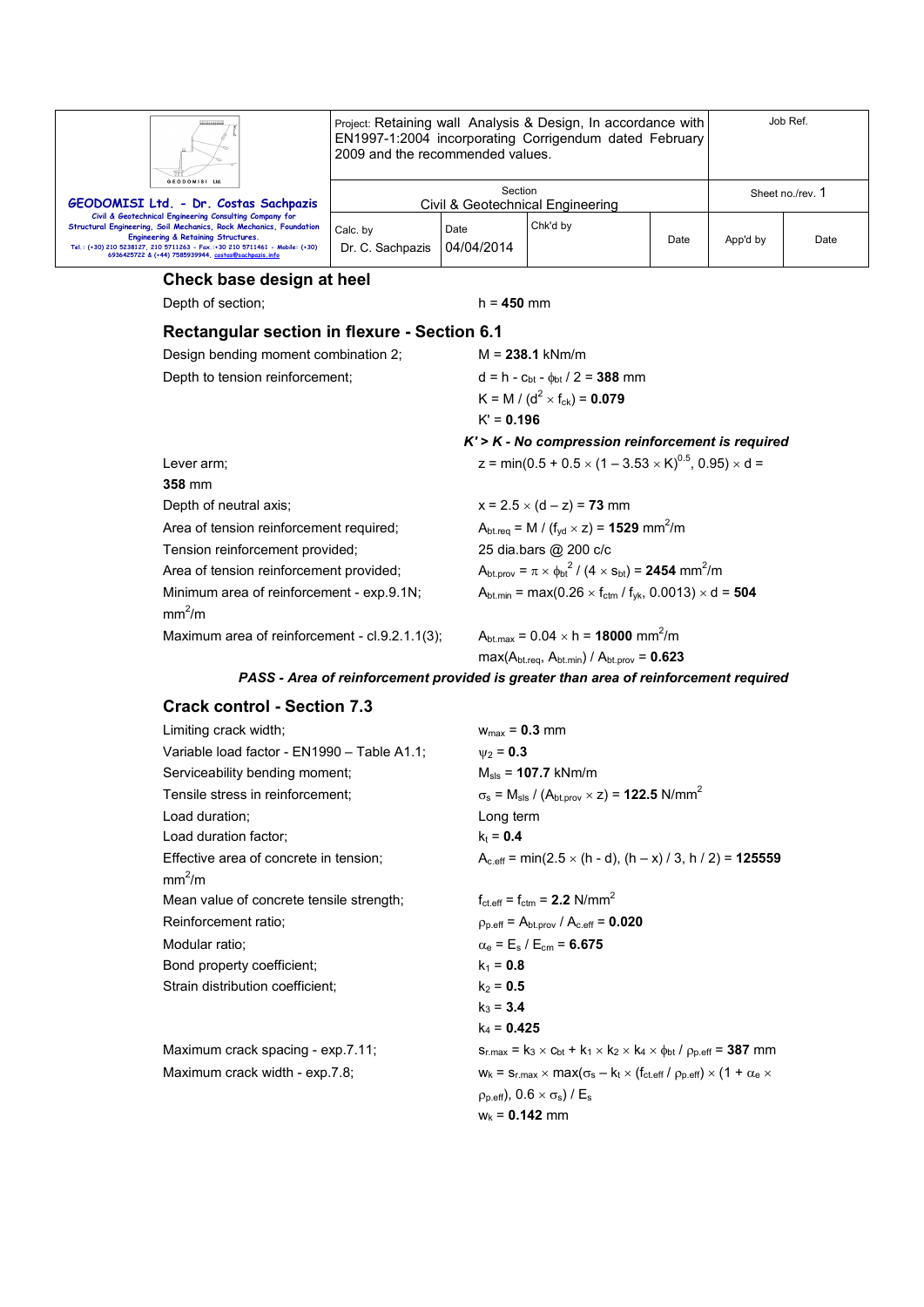| Ш.<br>GEODOMISI Ltd.                                                                                                                                                                                                                                                                                        | Job Ref.<br>Project: Retaining wall Analysis & Design, In accordance with<br>EN1997-1:2004 incorporating Corrigendum dated February<br>2009 and the recommended values. |                    |          |      |                  |      |
|-------------------------------------------------------------------------------------------------------------------------------------------------------------------------------------------------------------------------------------------------------------------------------------------------------------|-------------------------------------------------------------------------------------------------------------------------------------------------------------------------|--------------------|----------|------|------------------|------|
| GEODOMISI Ltd. - Dr. Costas Sachpazis                                                                                                                                                                                                                                                                       | Section<br>Civil & Geotechnical Engineering                                                                                                                             |                    |          |      | Sheet no./rev. 1 |      |
| Civil & Geotechnical Engineering Consulting Company for<br>Structural Engineering, Soil Mechanics, Rock Mechanics, Foundation<br>Engineering & Retaining Structures.<br>Tel.: (+30) 210 5238127, 210 5711263 - Fax.:+30 210 5711461 - Mobile: (+30)<br>6936425722 & (+44) 7585939944, costas@sachpazis.info | Calc. by<br>Dr. C. Sachpazis                                                                                                                                            | Date<br>04/04/2014 | Chk'd by | Date | App'd by         | Date |

 $w_k / w_{max} = 0.475$ 

#### *PASS - Maximum crack width is less than limiting crack width*

# **Rectangular section in shear - Section 6.2**

| Design shear force;                                      | $V = 89.9$ kN/m                                                                                                                   |
|----------------------------------------------------------|-----------------------------------------------------------------------------------------------------------------------------------|
|                                                          | $C_{\text{Rd.c}}$ = 0.18 / $\gamma_{\text{C}}$ = 0.120                                                                            |
|                                                          | $k = min(1 + \sqrt{200 \text{ mm}/ d})$ , 2) = 1.718                                                                              |
| Longitudinal reinforcement ratio:                        | $\rho_1$ = min(A <sub>bt.prov</sub> / d, 0.02) = <b>0.006</b>                                                                     |
|                                                          | $v_{\text{min}} = 0.035 \text{ N}^{1/2}/\text{mm} \times \text{K}^{3/2} \times \text{f}_{\text{ck}}^{0.5} = 0.353 \text{ N/mm}^2$ |
| Design shear resistance - exp.6.2a & 6.2b;               | $V_{Rd,c}$ = max( $C_{Rd,c}$ × k × (100 N <sup>2</sup> /mm <sup>4</sup> × $\rho_1$ × f <sub>ck</sub> ) <sup>1/3</sup> ,           |
| $v_{min}$ ) × d                                          |                                                                                                                                   |
|                                                          | $V_{\text{Red c}} = 186.3 \text{ kN/m}$                                                                                           |
|                                                          | $V/V_{Bdc} = 0.483$                                                                                                               |
|                                                          | PASS - Design shear resistance exceeds design shear force                                                                         |
| Secondary transverse reinforcement to base - Section 9.3 |                                                                                                                                   |
| Minimum area of reinforcement $-$ cl.9.3.1.1(2);         | $A_{bx,rea} = 0.2 \times A_{bt,prov} = 491$ mm <sup>2</sup> /m                                                                    |

| Minimum area of reinforcement $-$ cl.9.3.1.1(2): $\,$                    | $A_{\text{bx ren}} = 0.2 \times A_{\text{bt sny}} = 491 \text{ mm}$ /m              |
|--------------------------------------------------------------------------|-------------------------------------------------------------------------------------|
| Maximum spacing of reinforcement – cl.9.3.1.1(3); $s_{bx, max} = 450$ mm |                                                                                     |
| Transverse reinforcement provided:                                       | 16 dia.bars @ 300 c/c                                                               |
| Area of transverse reinforcement provided;                               | $A_{bx,prov} = \pi \times \phi_{bx}^2 / (4 \times s_{bx}) = 670$ mm <sup>2</sup> /m |
|                                                                          |                                                                                     |

*PASS - Area of reinforcement provided is greater than area of reinforcement required*